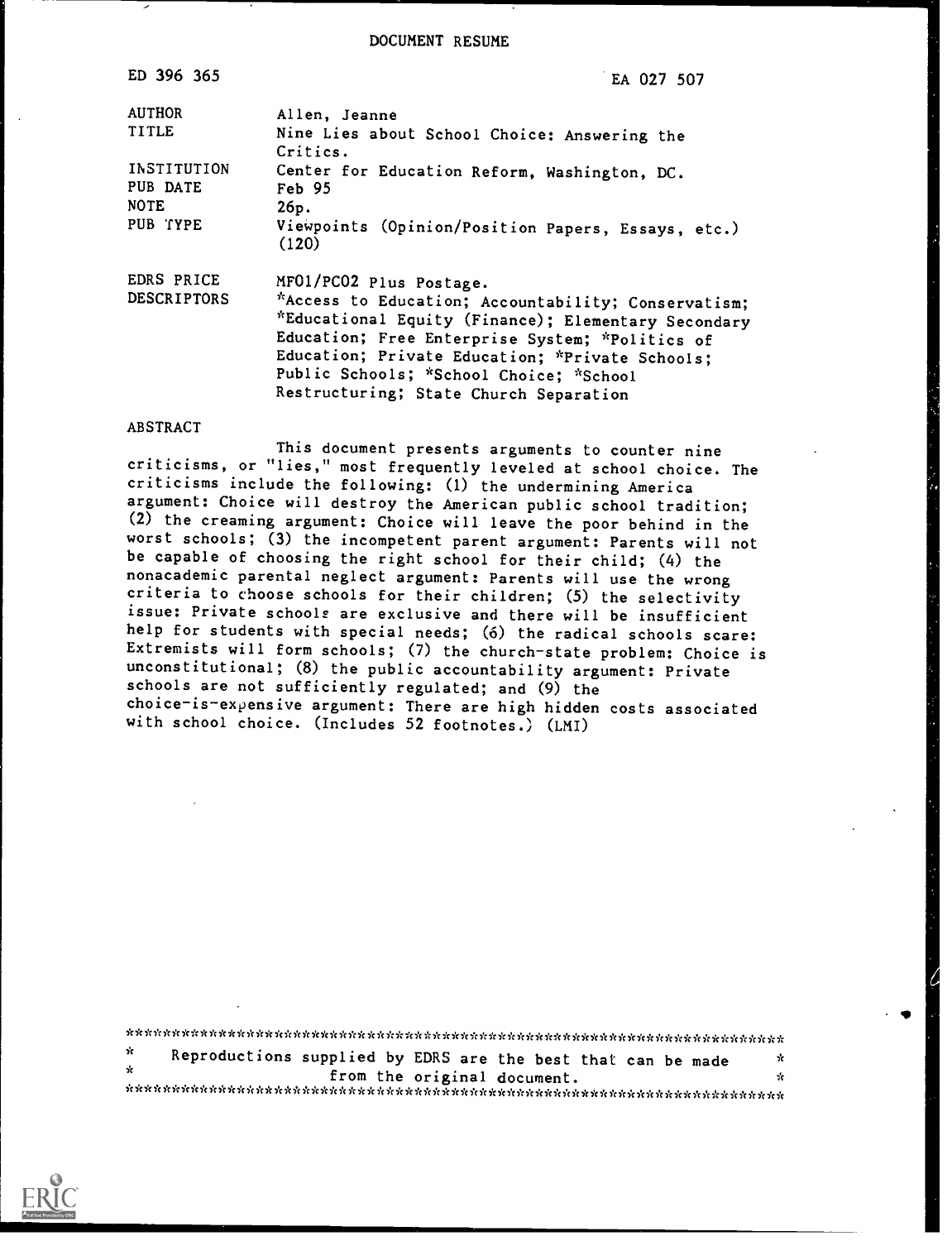

# NINE LIES ABOUT SCHOOL CHOICE: ANSWERING THE CRITICS

By Jeanne Allen

U.S. DEPARTMENT OF EDUCATION<br>Office of Equational nesearch ard Improvement<br>EDUCATIONAL RESOURCES INFORMATION CENTER (ERIC)

This document has been reproduced as received from the person ci organization originating it.

0 Minor changes have been made to improve reproduction quality

Points of view or opinions stated in this document do not necessarily iepresent official OERI position or policy

"PERMISSION TO REPRODUCE THIS MATERIAL HAS BEEN GRANTED BY

TO THE EDUCATIONAL RESOURCES INFORMATION CENTER (ERIC)."

LIC<br>
BEST COPY AVAILABLE<br>
EXIC<br>
BEST COPY AVAILABLE<br>
2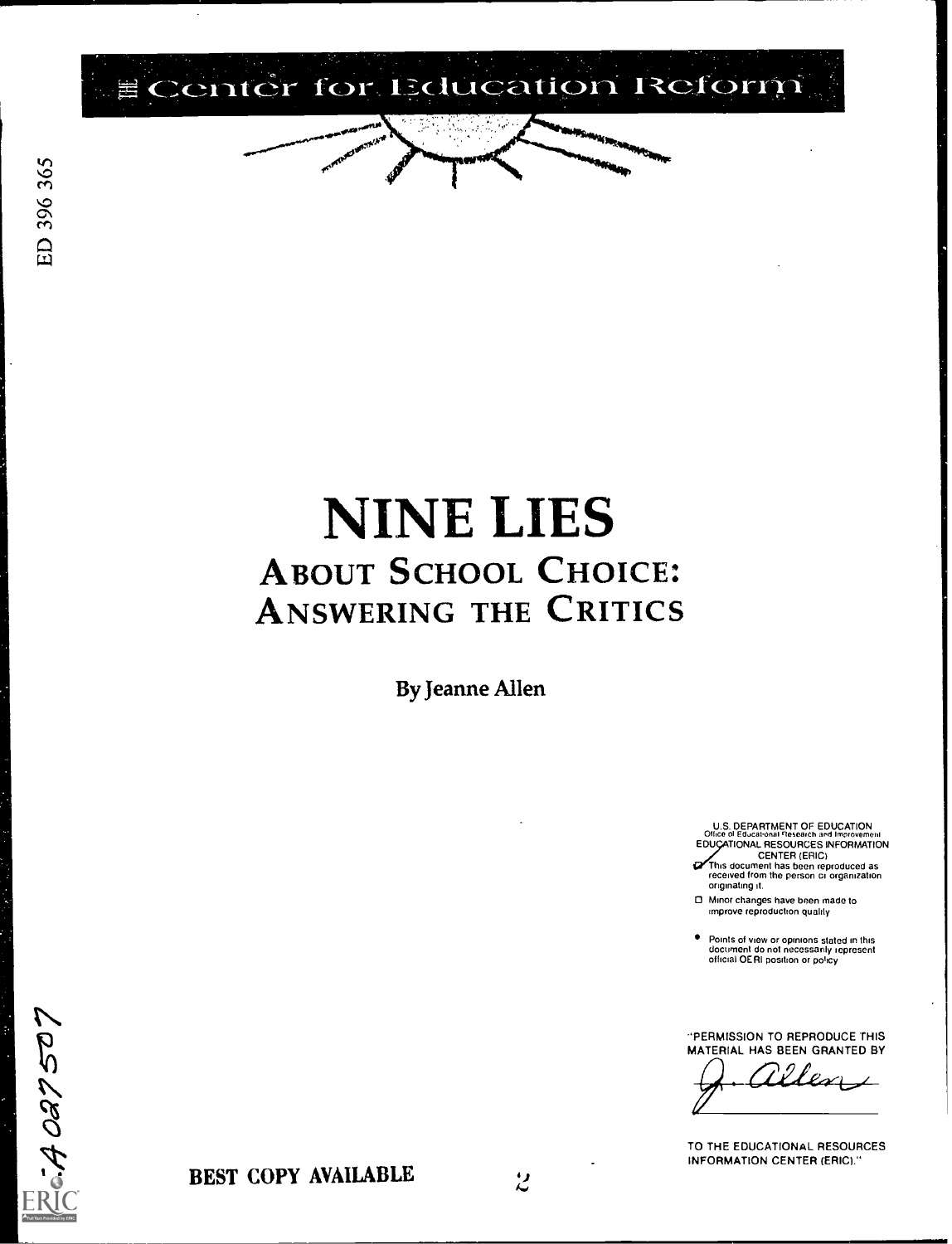#### INTRODUCTION

Diverting public moneys to private schools  $-$  schools that are selective in their entrance requirements, serve a strictly private purpose, and are accountable to no one but themselves  $-$  will do nothing to upgrade and enhance public education.1

TThis would come as a surprise to the roughly ten million Americans who choose to send their children to private schools, and the 70% of the **L** populace who support school choice as a means to improve public education.

Such statements make clear that most education special interests, like the National Education Association (NEA), do not have the interests of children first and foremost in mind. Their leaders scorn any plan to expand the choices of parents beyond the school to which their children are assigned. Despite enormous growth and power in the 1980s among anti-choice education leaders and lawmakers, those groups that continue to oppose this popular tide of school reform are finding it more and more difficult to win. Says the Pennsylvania State Education Association, "Our adversaries have organized at the grass roots level to an unprecedented degree. They are communicating forcefully and regularly.... Those who have supported us in the past are finding it more difficult to support us."2

This is also the case in dozens of other states, including Arizona and Connecticut, where in 1994 school choice lost by only a three vote margin and a tie respectively.3 Elsewhere, proponents of choice are clearly gaining on their opponents.

Choice At Work. More children than ever before are going to schools of choice. Hundreds of thousands of children are choosing to go to schools other than that to which they are assigned, with the help of state authorized plans or private scholarship programs. To date, some 28 states - more than half of the United States - have adopted some type of plan, ranging from limited choice among public schools in several states to a program including private schools in Milwaukee, Wisconsin and privately sponsored education

<sup>3</sup> Jeanne Allen, "School Reform in the United States: State by State Analysis, Summer, 1994," The Center For Education Reform, June 8, 1994.



<sup>1</sup> "School Choice: Questions and Answers," National Education Association, June, 1992.

<sup>2</sup> Annette Palutis, "Alert to Mobilize for Public Education," Memo to PSEA Leaders, January 14, 1994.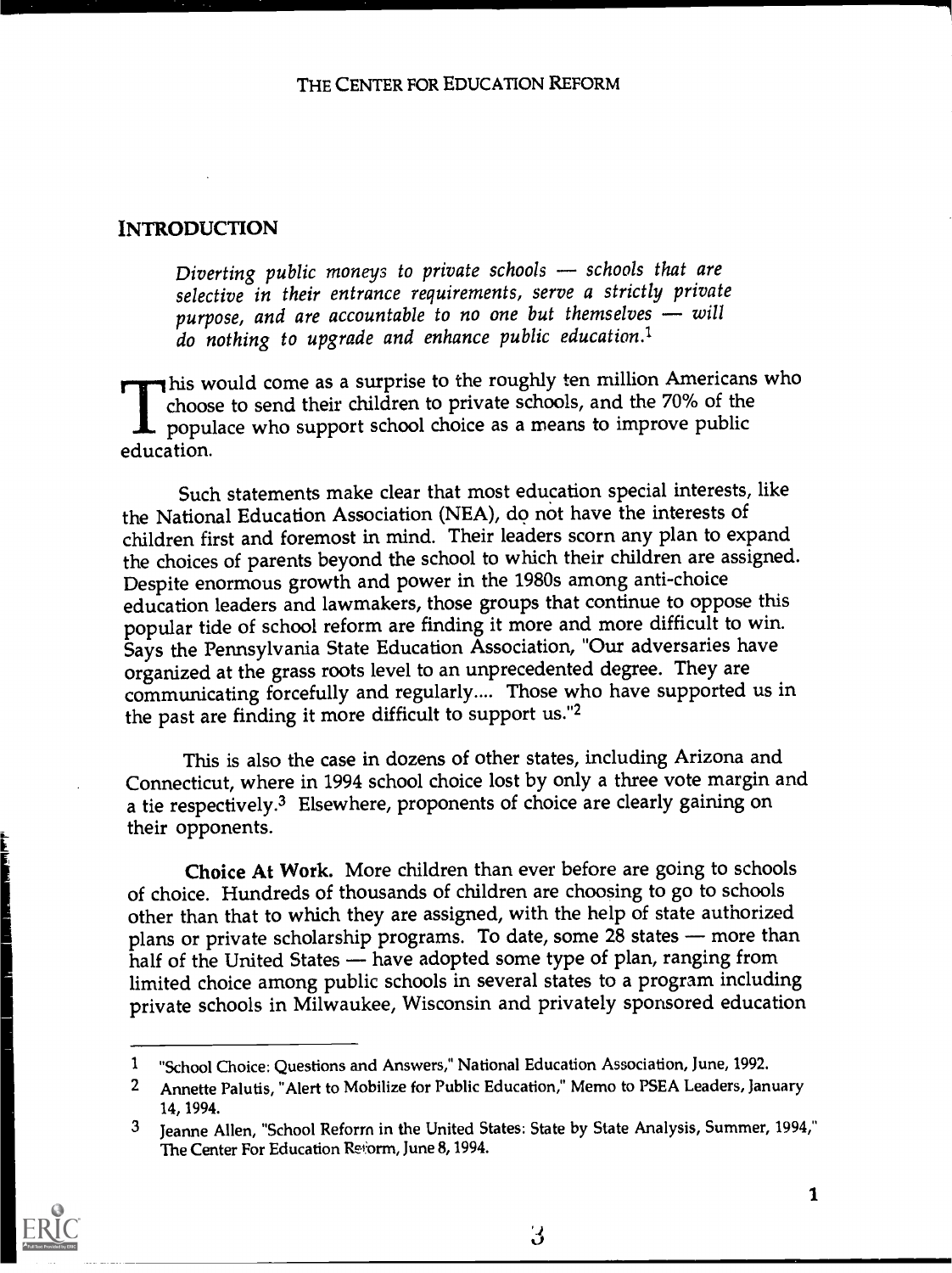choice (scholarship) programs for inner city children in dozens of cities from New York City to Oakland, California. At least a dozen more states are considering some form of choice for children, with a particular focus on helping the poor, and many of these proposals would give parents the option of sending their children to private schools. Polls over the last ten years continue to show consistent and increasing popular support for school choice among Americans from all walks of life, with high concentrations of support from minorities.4

With growing support for and participation in choice programs, it is hardly surprising that the opponents of reform have accelerated their attacks on educational choice. Armed with the facts, supporters can debunk popular mythology and broaden their support even further. The criticisms against choice constitute nine broad categories:

- 1 The Undermining-America Argument: Choice will destroy the American public school tradition.
- 2 The Creaming Argument: Choice will leave the poor behind in the worst schools.
- 3 The Incompetent Parent Argument: Parents will not be capable of choosing the right school for their child.
- 4 The Non-Academic Parental Neglect Argument: Parents will use the wrong criteria, such as sports facilities, in choosing schools for their children.
- 5 The Selectivity Issue: Private schools are exclusive and there will be insufficient help for students with special needs.
- $6$  The Radical Schools Scare (or the Farrakhan-KKK Theory): Extremists, like Louis Farrakhan or the Ku Klux Klan, will form schools.
- 7 The Church-State Problem: Choice is unconstitutional.
- 8 The Public Accountability Argument: Private schools are not sufficiently regulated.
- 9 The Choice is Expensive Argument: There are high hidden costs associated with school choice.

2

 $\cdot$  1

<sup>4</sup> "School Choices for Disadvantaged Children," The Center for Education Reform, May 27, 1994.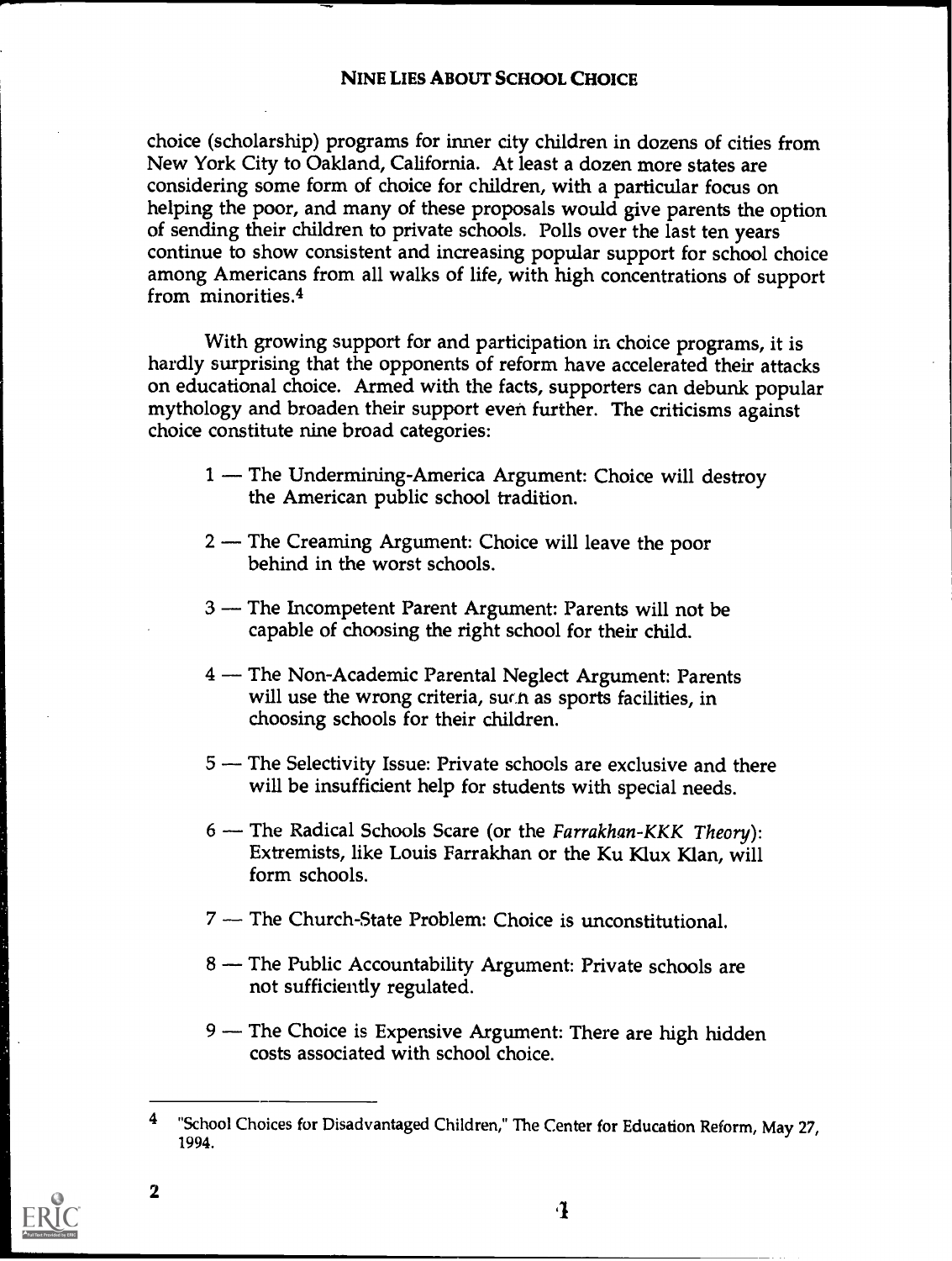# 1 - THE UNDERMINING-AMERICA ARGUMENT:

Choice will destroy the long tradition of common schools in America by subsidizing private schools at the expense of public schools. These schools, which embody the classless and democratic principles of the United States, are enshrined in the public school system.

Says former Wisconsin Superintendent of Public Instruction Herbert Grover, "[T]he private school choice program is not a solution but a program that is in conflict with the intent of the common schools established for the common good of our society. "5

W by countless education leaders nationwide, who often drape<br>themselves in the cloak of the "common school," to avoid any<br>experience of school reform through choice  $\boldsymbol{\tau}$  hile Grover is no longer in office, his sentiment is shared and echoed by countless education leaders nationwide, who often drape meaningful discussion of school reform through choice.

The term "public education" was first used in 1837 by Horace Mann, the first Secretary of Education for the state of Massachusetts, to describe the goal of an educated citizenry, seen in part as an effective way to knit together the millions of immigrants from many lands who were coming to America. Charles Glenn, educational expert, author, and former director of equal opportunity for the state of Massachusetts writes: "At the heart of this vision was the idea of the common school, a school in which the children of all classes and representing all levels of society would be educated together and would thus acquire the mutual respect essential to the functioning of a democracy."6 Indeed, opponents of choice frequently invoke the name of Horace Mann.

But Mann was not entirely without prejudice. Writes New York University Historian Diane Ravitch: "The rise of the common school during the nineteenth century cannot be understood without reference to the dominant influence of evangelical Protestantism on common schools, and more specifically, to the relentless efforts by evangelical Protestants to deny funds to Catholic schools."7 The leaders of the common school movement



<sup>5</sup> Herbert Grover, "The Milwaukee Choice Plan," Wisconsin Choice News, August 1990, p. 4.

<sup>6</sup> Charles L. Glenn, The Myth of the Common School, Amherst, MA.: University of Massachusetts Press, 1988.

<sup>7</sup> Diane Ravitch, "Somebody's Children: Necessary Steps in Expanding Educational Opportunity," paper prepared for Princeton University conference, May 24-26, 1994, p. 11.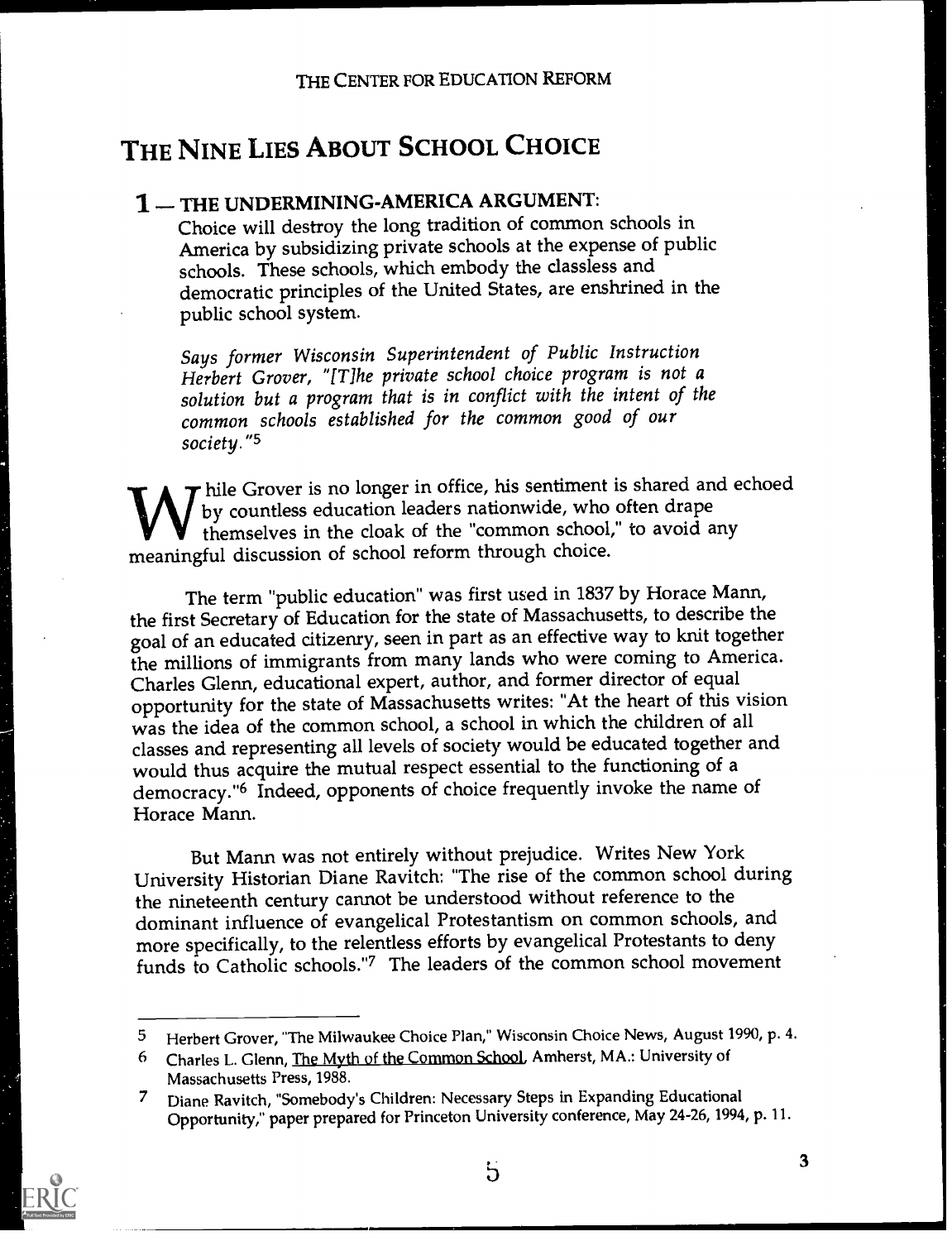were Protestant clergyman who "spread the gospel of the common school in their united battle against Romanism, barbarism, and skepticism."8 "The object of the common school movement was not to establish non-religious, secular schools, but to establish schools that were state-controlled, nonsectarian and Christian."<sup>9</sup> In essence, the purpose of this movement, which Grover and his education colleagues embrace, "was not to create secular schools but to assure that all public funds were devoted solely to nondenominational Protestant schools."<sup>10</sup> In fact, many proponents of choice today would not scorn this emphasis, nor an emphasis on secular education, if either were options, not requirements.

Defenders of government-controlled schools also invoke Thomas<br>Jefferson, who was a staunch proponent of education for all, arguing that it was the bulwark of a civilized society. "Establish the law for educating the common people," he once wrote. 'That is the business of the state to effect." Both Jefferson and Mann believed in education for instilling solid academic rigor in students, and in creating civilized people who would think and act with the best interests of their community in mind.

But as society has vastly changed, so too have the standards of public education from those which its founders first envisioned. First, the founding fathers never intended that only the government could provide an education. Jefferson promoted the use of private institutions to educate the "common people," which many a one-room schoolhouse or church did<br>voluntarily, up until public education was established to reach the huge numbers of new Americans coming into the country in the early 1800s.

Second, if one were able to summon Jefferson and Mann to modern day public education, they would be horrified by its modern-day defenders. They would find that the society they hoped to integrate into a common set of shared values through universal schooling was just as bad as when they left.<br>As University of Chicago sociologist James Coleman has discovered i research, public schools today rarely conform to common school tradition.<sup>11</sup><br>They tend, rather, to be the most exclusive and segregated schools. As Robert L. Carter, the NAACP lawyer who argued Brown v. Board of Education and who is now a federal judge, attests, "More black children are in all or virtually

<sup>11</sup> James Coleman, Fublic and Private Schools, New York, NewYork: Basic Books, 1987.



**FRIC** 

<sup>8</sup> David Tyack, "The Kingdom of God and the Common School: Protestant Ministers and the Educational Awakening in the West," Barvard Educational Review 36, Fall 1966, p. 450.

<sup>9</sup> Ravitch, "Somebody's Children: Necessary Steps in Expanding Educational Opportunity,"<br>p.11.

 $10$   $i$ bid.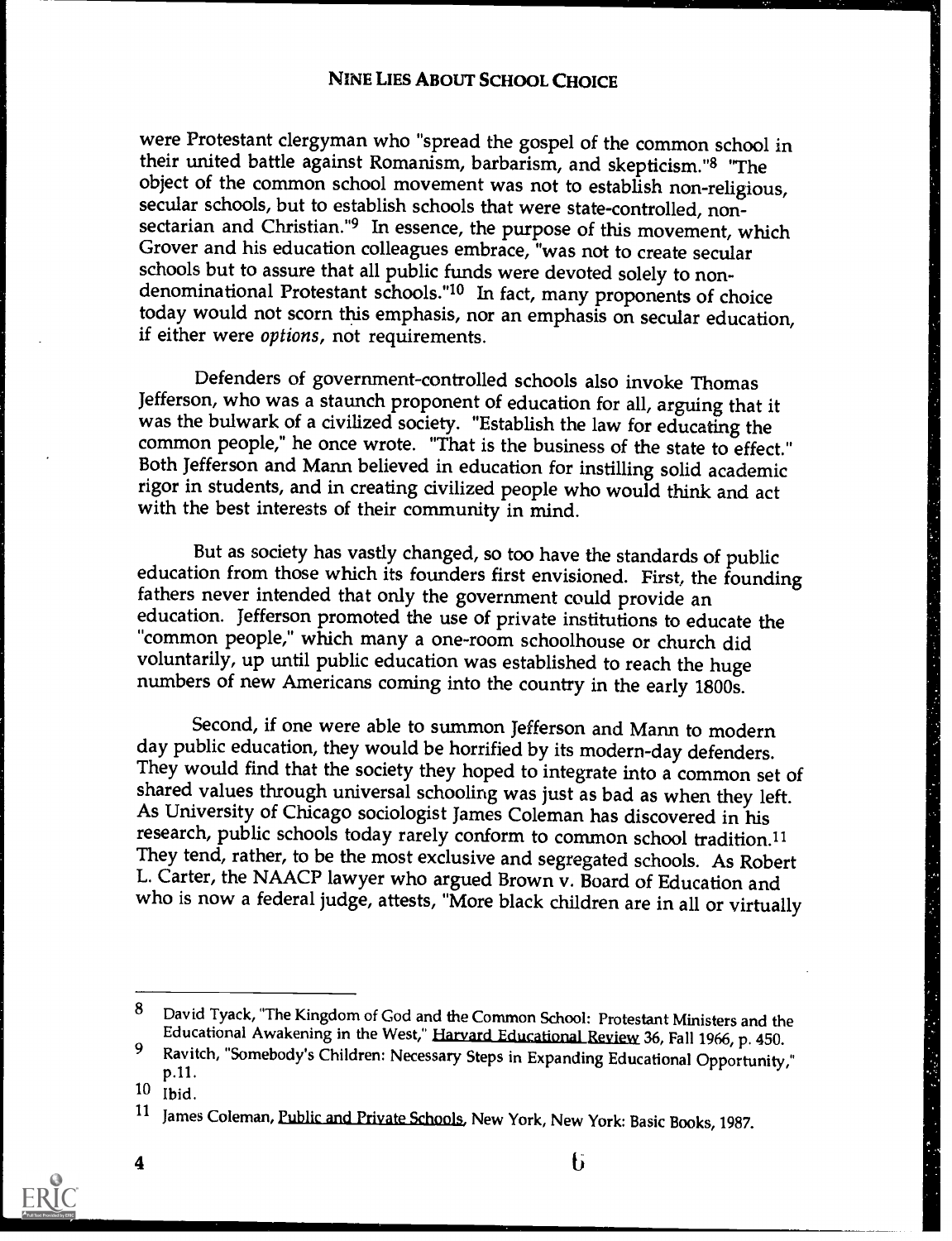all black schools today than in 1954."12 Ironically, private religious schools are more consistent with the common school philosophy than are public schools. Inner city Catholic schools in such cities as Chicago and New York bring together children of widely differing social and economic strata.

Choice, in fact, affords Americans the best chance of re-creating the idyllic common school by returning all children to a level playing field and ensuring that schools are representative of diverse communities. Parents of all colors, socio-economic levels, and classes should be able to choose among the widest range of schools possible, rather than being segregated out of a particular school because its cost may be prohibitive.

When opponents argue that "non-public schools separate students on the basis of ... income, race, achievement levels, religion or gender...[and thus] the common school experience will deteriorate,"13 choice proponents should argue that such a school experience is already extinct. Choice would recreate the good elements of the common school by restoring quality education and accountability for results. In the 19th century, the local public school epitomized the ideals; now they epitomize pre-19th century chaos.

#### 2 - THE CREAMING ARGUMENT:

Choice will "leave behind" the poor and most difficult to educate, while good students will be "creamed" into the best schools.

Argues the New Jersey Education Association's Director of Public Relations, Delores T. Corona, "What they're going to do is segregate people. The private schools will have all the best kids, and the public schools will have the remainder."14

The creaming argument supposes that poorer and less able children will tend to be left behind in the worst schools when parents have a choice of schools. Adherents of this view presume that most minority or lowerincome parents do not know the difference between good and bad schools and that their children will end up in bad schools. Hence, the argument goes, choice plans are unfair because they separate the "haves" from the "havenots."



<sup>12</sup> Carol Feldman, "Civil Rights Leaders Wear Scars of Controversy," Washington Times, May 17, 1994.

<sup>13 &</sup>quot;Public education vs. vouchers," Advocacy Action, National Education Association, February 1, 1994.

<sup>14</sup> Jay Romano, "Plan for Vouchers Seems to Pick Up Steam," The New York Times, January 2, 1994.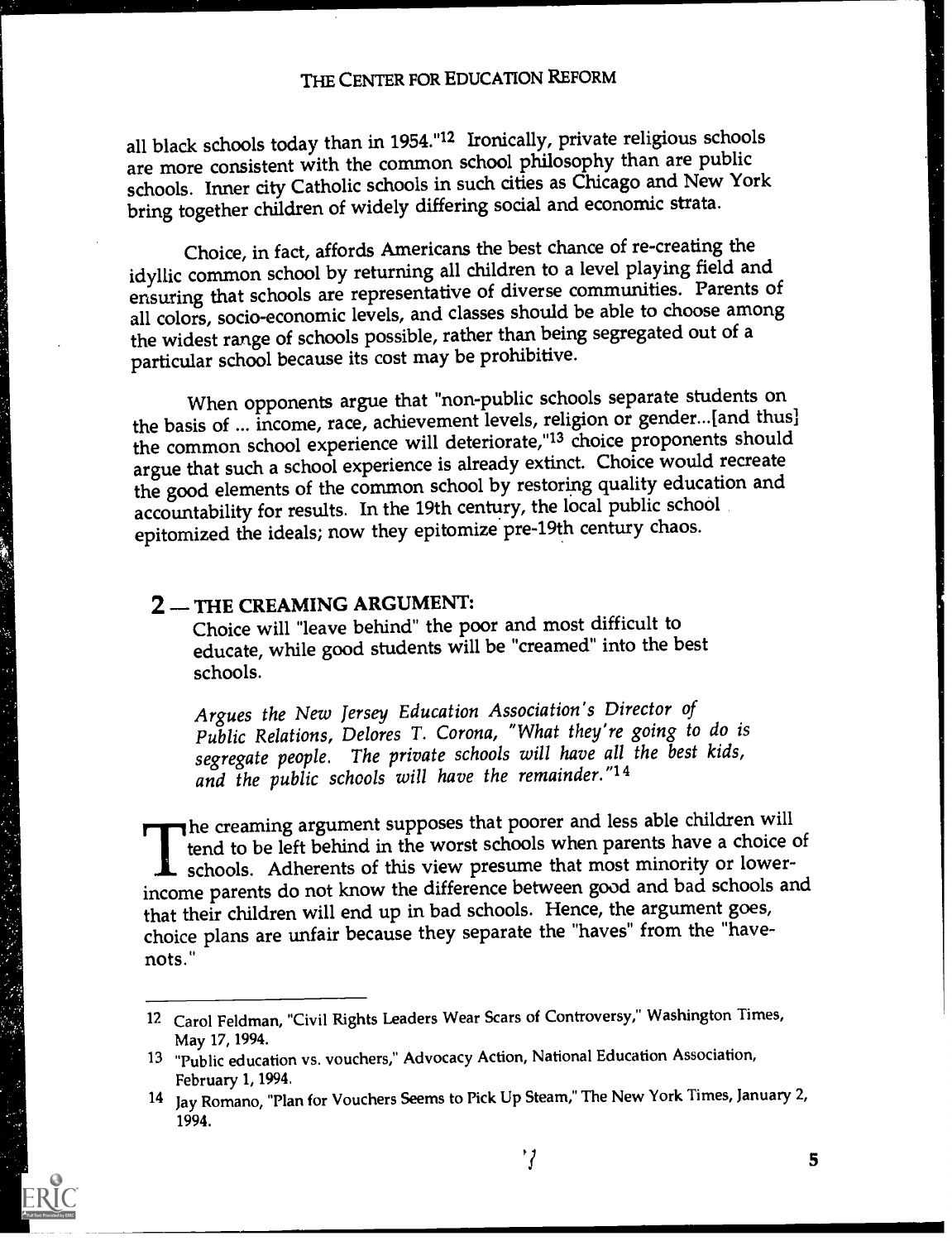While the "creaming" theorists are concerned about inequality under a choice plan, they seem to ignore that today's education system is extremely unequal. The "haves" already have choice because they have the money to choose a private school for their children. The "have-nots," meanwhile, are appalling despite heavy spending by the school districts. Often in public schools, minorities are still relegated to "the back of the bus." In the San assigned to special education programs are black. Says Federal Judge Carter, "classes for the gifted usually mean classes for the white, and special education classes usually mean classes for black males."15

Such is not the case, however, at Love Academy, a private school whose student body happens to be over 90% black. The preschoolers are in the top one percent nationally on math and reading scores and the eighth graders are already tackling organic chemistry. These students haven't been "creamed" from the system; they are merely held to a higher standard acceptance into Harvard University is just one of the school superintendent's stated goals for all her students.16

Choice is a tool to reduce inequality. The evidence shows that choice improves all schools, not just a few, and that poor parents are quite able to find the best schools.

Successful Magnet Schools. This is very clear in the case of magnet schools, which are specialized schools offering unique programs. They are designed to attract children of all races. They constitute a limited form of parental choice, in that parents opt to send their children there in place of the school to which they were assigned. They post significantly better results than other public schools. Large magnet school systems have been functioning for more than a decade in over 100 cities nationwide.

Adherents of the creaming argument contend that magnet schools<br>nationwide can boast success simply because they attract smart children of<br>smart and very involved parents. Yet the evidence on many long-established<br>magnet sc success to the child's excitement at being in the school and the school's ability to tailor its lessons to the needs of individual students. Magnets do not, in fact, selectively enroll children. Since demand is high, they operate generally by lottery, to ensure that all parents have an equal opportunity at a limited

6

ERIC

<sup>15</sup> Tony Mauro, "School 'tracking' to be cinallenged as biased," USA Today, May 4, 1994.<br>16 Steve Stecklow, "Born Again: Evangelical Schools Reinvent Themselves By Stressing Academics," Wall Street Journal, May 12, 1994.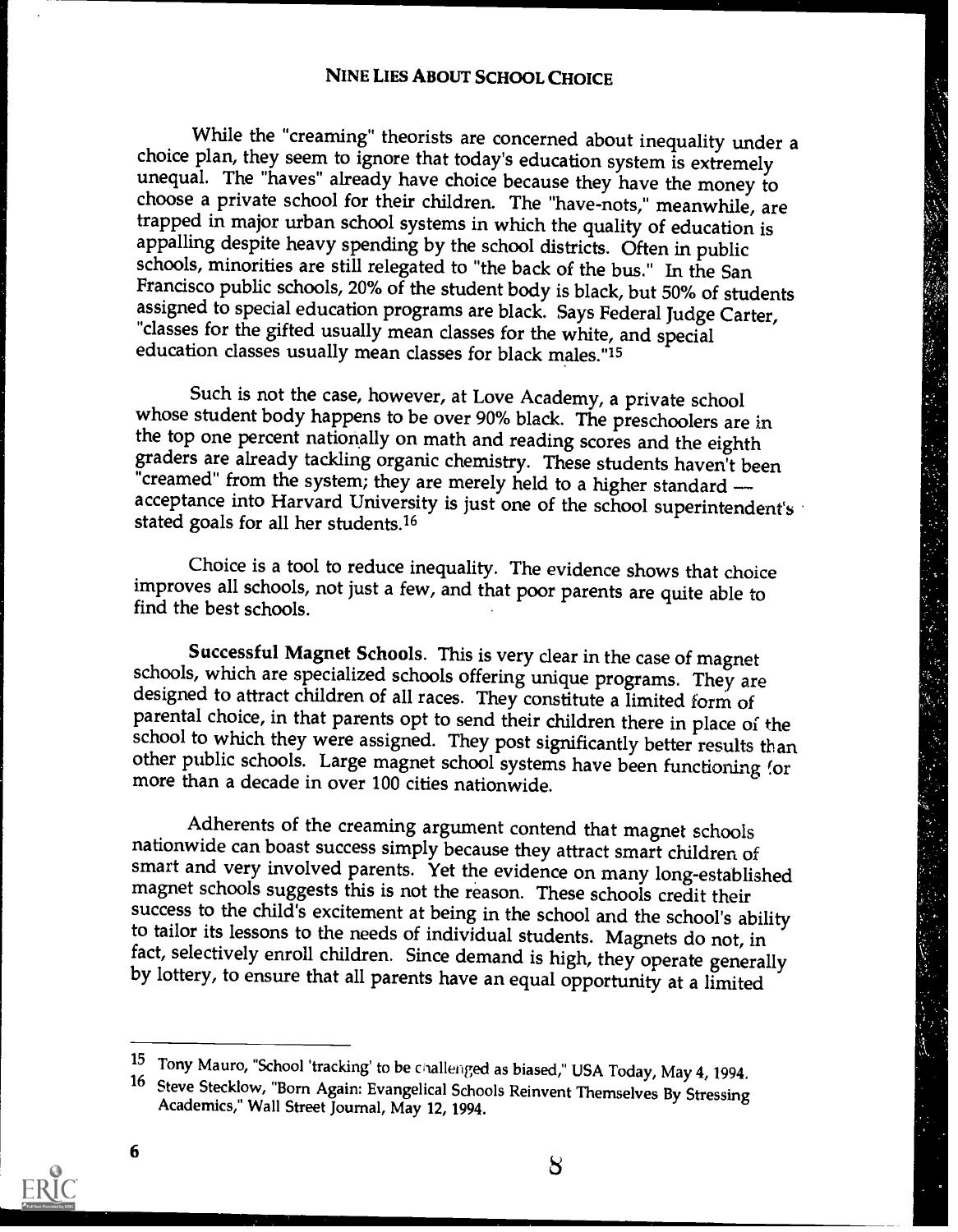number of spaces. Moreover, refuting the assertions of choice critics, parents of these children are not necessarily the more involved and better educated parents. They are those, however, that the schools have tried very hard to reach, in order to attract customers. Rather than attribute poor judgment to poor and disadvantaged parents, critics could turn this around by ensuring that parents have the information necessary to make distinctions between good and bad schools. When they have the opportunity and are given full information about the choices open to them, all parents are capable of making good choices.

Charter Schools. Choice for more poor and minority parents is becoming a reality through the burgeoning charter school movement, which encourages teachers and parents to start innovative schools freed from cumbersome rules and regulations. The Minnesota legislature was the first to enact Charter Schools, making it possible for teachers to form their own school, and be free from most state oversight. Since then, states including California, Colorado, Massachusetts, Arizona, Minnesota and Michigan have passed strong charter schooi legislation, and many of the schools materializing are tailored specifically to those who have the fewest choices. For instance, Metro Deaf charter school in Minnesota provides an alternative to the state school for deaf students. Over a quarter of the schools provided for in Colorado's law will service at-risk students, and in Massachusetts, most of the 15 approved charters scheduled to open in 1995 serve the disadvantaged. California has more than seventy charter schools which are designed and operated by parents and teachers, a large number of which serve disadvantaged and underachieving students. The jingle Town Middle School educates children who have not been served well in existing public schools, and has a heavy concentration of children from Oakland's Hispanic community. Interest is high in these areas, and as with other 'choice' schools, waiting lists are growing.

The answer then is not to stop choice, but to increase the supply of schools available from which to choose, thus ensuring that everyone has an opportunity. Because charter schools must reach out to parents to attract their children and their state allotted funding, these schools must be highly responsive to the needs and concerns of those parents and students. Maintaining enrollment and funding demands that responsiveness. The dedication of those who have started charters is unparalleled.

9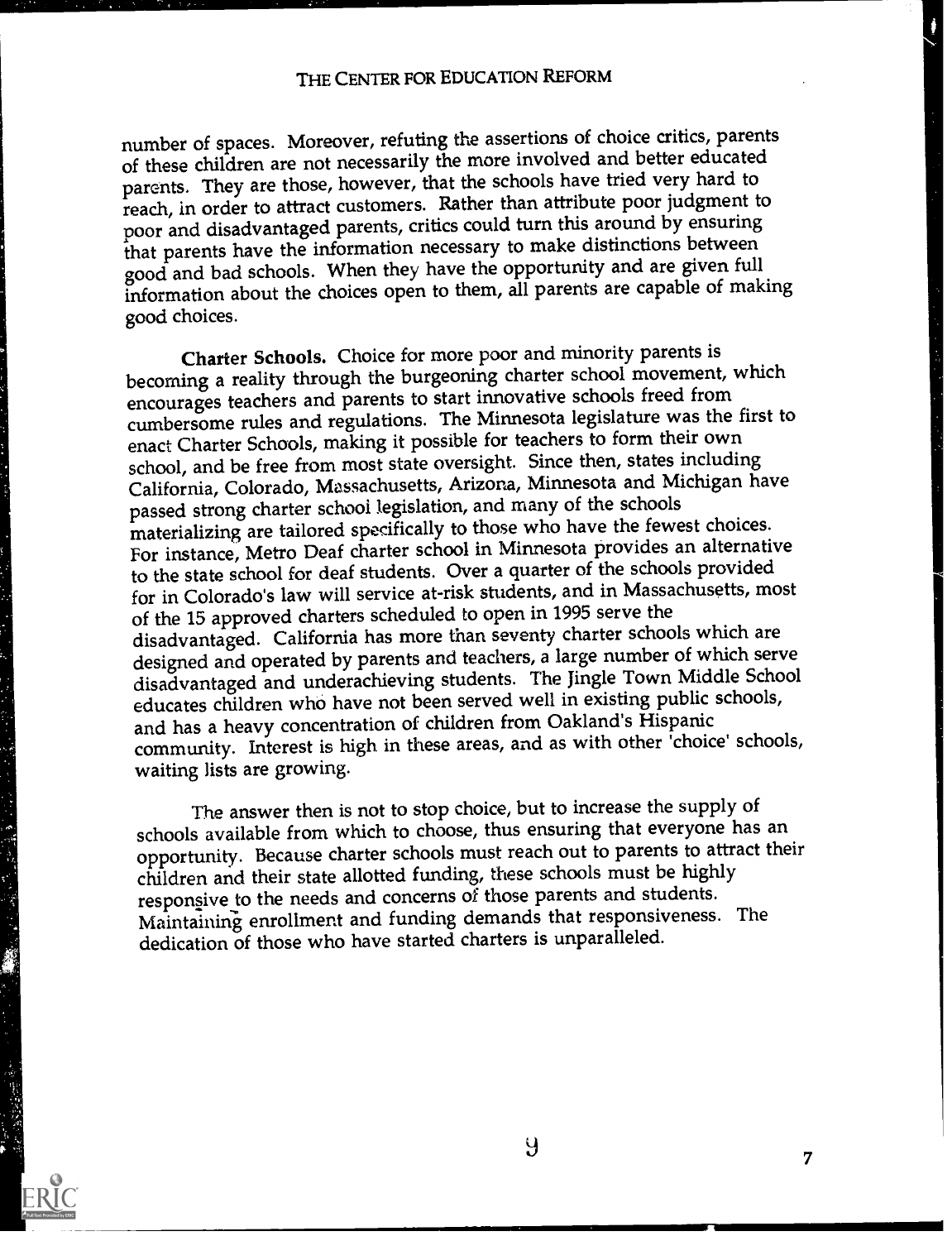Harlem Turnaround. Consider the case of East Harlem in New York City. Children in East Harlem School District 4 in 1974 scored the lowest of any New York City school district in state assessments. Central office officials blamed their students' failure on the bad influence and lack of involvement of parents.17 Then a bold district administration instituted a plan that gives :eachers authority to design and run their own schools and gives parents the right to choose among them. Teachers joined administrators in launching a comprehensive outreach program to inform parents about the diversity of options then available. By 1986, students from District 4 ranked fifteenth out of 32 in reading scores. When asked to choose among a variety of schools for their children, the poorest and most desolate of East Harlem parents in fact made good choices for their children, usually based on academic criteria.

Milwaukee Parental Choice Program. The same is true in Milwaukee.18 There the parental choice program gives low-income students state "scholarships" worth \$3,200 (1994-95 school year) to cover tuition at the private, nonsectarian school of their choice. Now in its fifth year of operation, parents of 830 students<sup>19</sup> exercised their choice and sent their children to institutions such as the highly respected Urban Day School, which boasts a 98 percent graduation rate. A majority of parents participating in the choice program are single parents, and many are unemployed. They are virtually identical to their public school counterparts according to most socio-<br>economic measures.

Critics abound despite the district's satisfaction with the program.<br>Richard Kouri, president of the Texas State Teachers Association, proclaimed<br>that the Milwaukee program was a "dismal failure,"<sup>20</sup> but neglected to mention that the choice students' math scores increased significantly in the program's third year, in contrast to the sinking scores of their Milwaukee public school counterparts. While overall results may yet be inconclus the state's independent study of the program has found that choice students<br>are, at the least, keeping strides with their public school peers — even though those who entered the choice program averaged in the bottom third compared to public school students nationwide. And there is no question that the program enjoys high parental support and involvement, and the students exhibit better morale, attendance and discipline.

**FRIC** 

 $\mathbf{I}(\mathbf{I})$ 

<sup>17</sup> U.S. Department of Education, "Choosing Better Schools: A Report on the Five Regional<br>Meetings in Choice in Education," December, 1990.<br><sup>18</sup> "Parents are happy with choice program," The Milwaukee Journal, August 12, 199

<sup>19</sup> By law participation in the program is limited to 1,500 students  $-$  an increase from the original cap of 1,000.

<sup>20</sup> Terrence Stutz, "Teachers' association criticizes school choice," Dallas Morning News, March 30, 1994.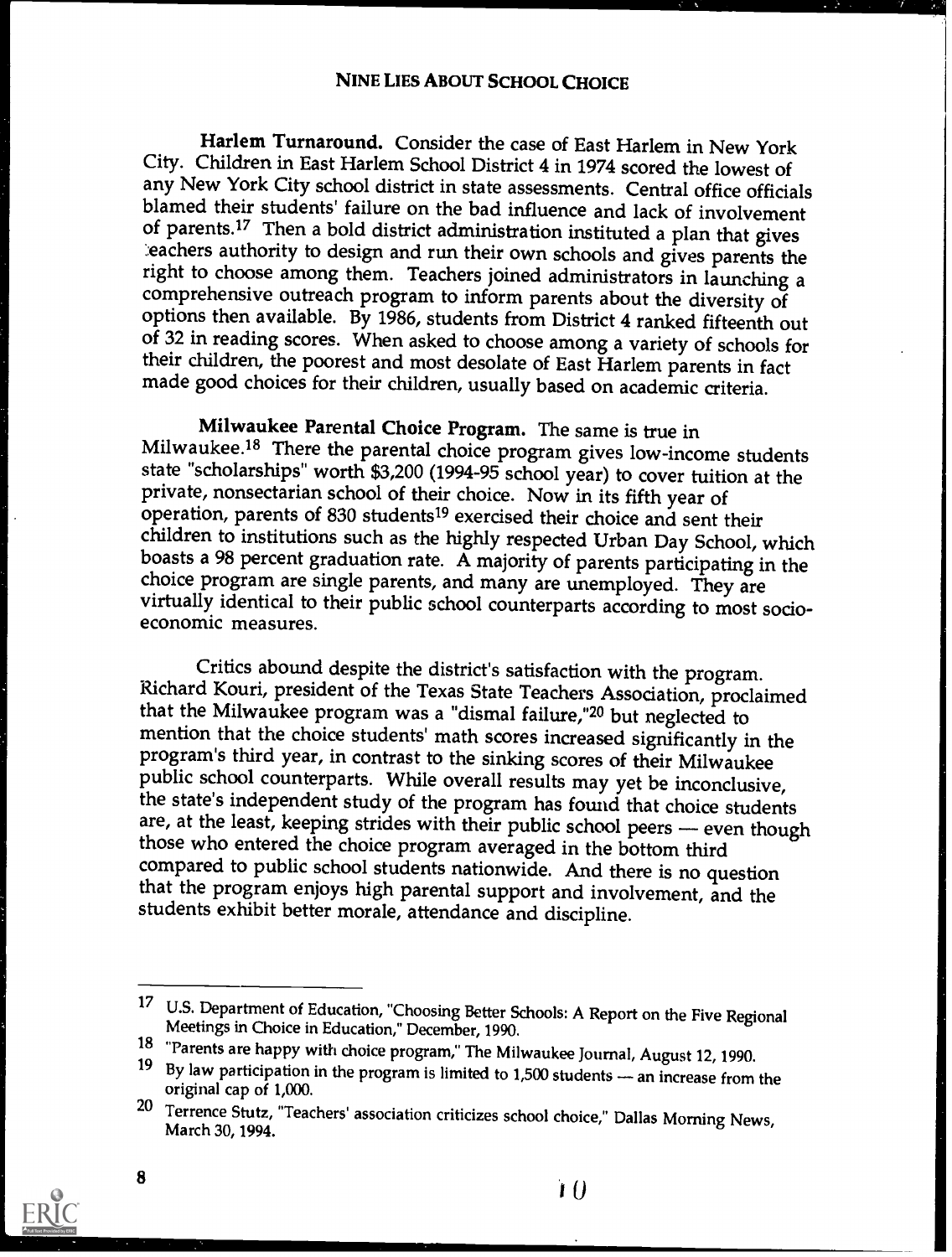Such programs don't leave behind students, but rather reach out to the very students that the public school system has abandoned. Even Keith Geiger, president of the National Education Association, and an avowed opponent to school choice, concedes that it is the poor and disadvantaged, who have had "promise after promise after promise broken" by the public school system, "who see vouchers as their last, best hope to lift their children out of desperation."21

Private Scholarship Programs. In 20 privately-sponsored choice programs in cities such as Indianapolis, Newark, San Antonio and the District of Columbia, more than 8,500 low-income children are attending schools of their choice.22 These are experiments which demand parental involvement, beginning with the application process right through to getting their children to school each day and attending parent/teacher conferences. Parents in these programs are required to pay their share, usually half, of the school's tuition, but for them the struggle to meet the bills is worthwhile. In Texas alone, three new schools were created in 1993 to accommodate the children wanting to participate in these programs, who would not otherwise have been able to afford to attend the school of their choice. Creamists would argue that only the best and brightest would have the wherewithal to participate. In reality, all families are capable of choosing; they just need to be offered.

Proponents of the creaming view assume that there is a static pool of schools and that choice plans will allow good schools to drain away the better students while the bad schools will continue to educate the worst students and deteriorate. They ask, "What will happen to all the other children once the good schools fill up?" This criticism overlooks one of the most fundamental dynamics of choice: the ability of parents to choose schools forces existing public schools to change. Another dynamic is that good schools expand and new schools emerge. If bad schools cannot or will not improve, their students can go elsewhere. The assertions about "bad children being left behind" simply do not take into account the dynamics of a school choice plan.

<sup>21</sup> James Varney, "Vouchers Maim School System, Lobbyist Says," The Times Picayune, February 6, 1994.

<sup>22</sup> A scholarship program serving Los Angeles and Orange counties, California, will geovide 1,000 more seats for children beginning fall, 1994.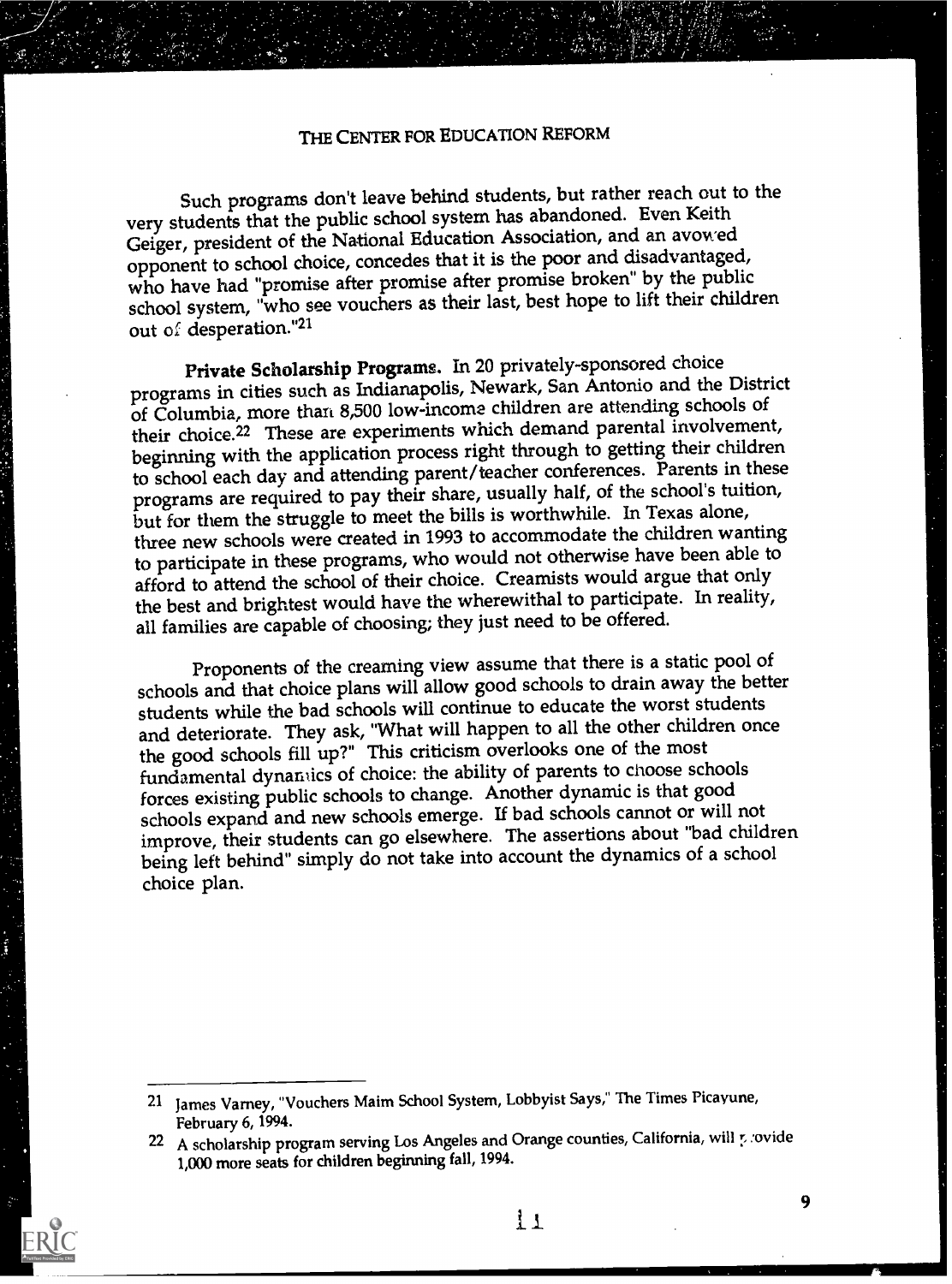# 3 - THE INCOMPETENT PARENT ARGUMENT:

Since some parents are truly incapable of making choices, such as those who abuse drugs, some parents also are incapable of wisely exercising their choice option, thus consigning their<br>children to sub-standard education.

Says Urban Institute scholar Isabel Sawhill: "The emphasis on families are often beset with any multitude of problems, making it difficult for them to cope with the added responsibility  $-$  such as evaluating different schools or owning a home."23

ike the creaming theorists, those who argue parents can't or won't choose good schools ignore the evidence. In the privately sponsored scholarship programs discussed above, the children represent all aptitude levels and span the lower rung of the socio-economic ladder from end to end, but were not performing in their public schools as well as they could. Parents participating in these programs are more satisfied with and more involved in their child's education at their choice schools. Says one<br>parent whose children are part of a program in Atlanta, "The vouchers have<br>developed my family far beyond academics. Being able to attend [a schoo

The evidence suggests that the opportunity to make a real decision — possibly for the first time in years — can shake an individual out of a life of despair and dependency. This notion undergirds the philosophy of empowerment, and its dramatic effects can be seen in the success of tenant management of public housing and similar empowerment strategies.<sup>26</sup> According to New York University political scientist Lawrence Mead,<br>allowing or requiring the poor to make decisions renders them just as capable<br>of good decisions or work habits as someone who is better off. Writes Mead,

<sup>26</sup> John Scanlon, "People Power in the Projects: How Tenant Management Can Save Public Housing," Heritage Foundation Backgrounder No. 758, March 8, 1090.



<sup>&</sup>lt;sup>23</sup> Isabel V. Sawhill, Raymond J. Struyk, and Steven M. Sachs, "The New Paradigm: Choice and Empowerment as Social Policy Tools," Policy Bites, The Urban Institute, February 1991, p. 5.

<sup>&</sup>lt;sup>24</sup> Testimony by Atlanta Parent Eltanger Trammell to Georgia Lt. Gov. Pierre Howard, October 28, 1993.

<sup>25</sup> From parent's letter to CEO Foundation, October 6, 1993.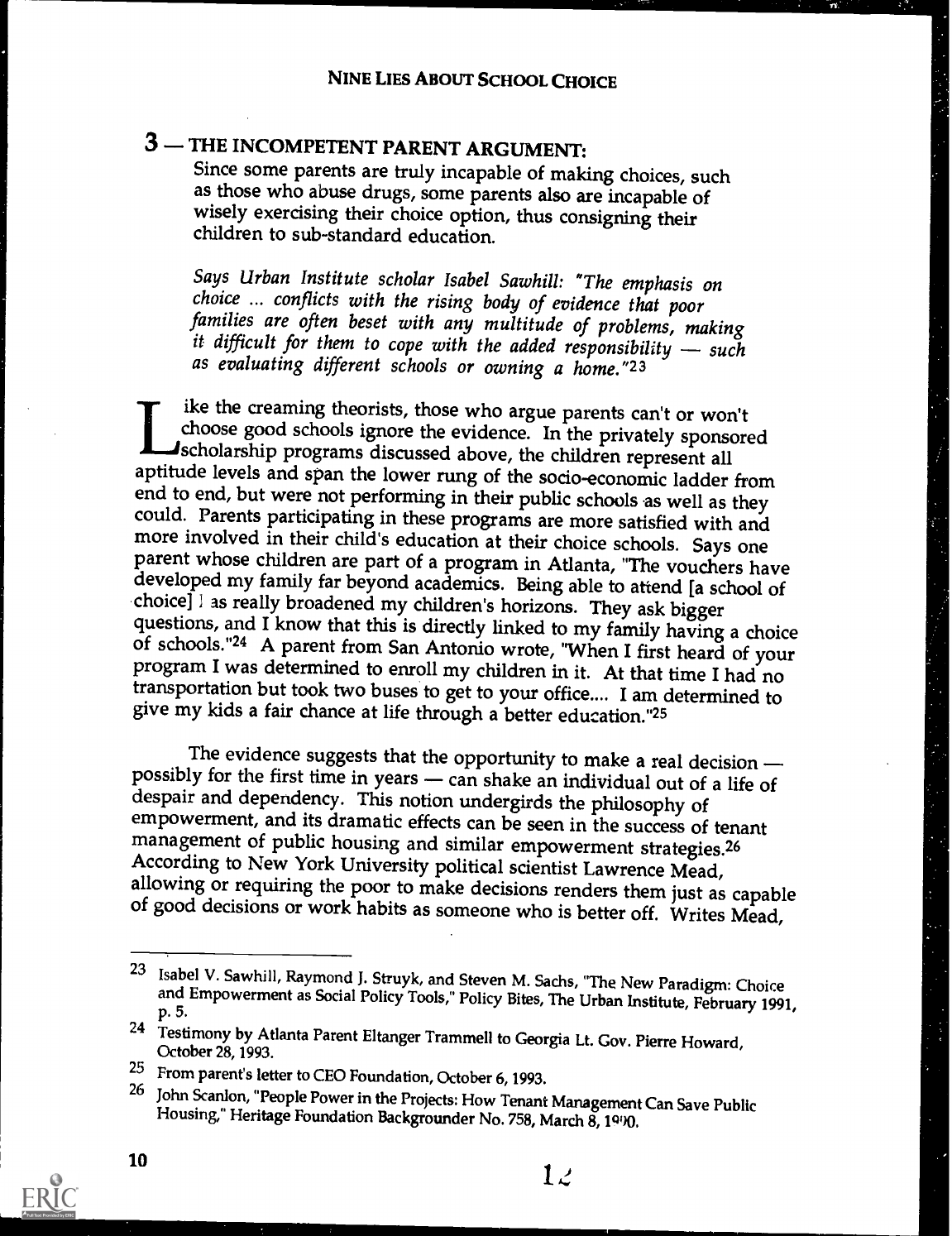"The poor are as eager to work [and participate in decisions] as the better-off, but the strength of this desire appears to be unrelated to their work behavior... Most clients in workfare programs actually respond positively to the experience of being required to work, not negatively as they would if they truly rejected work."27

The ability to choose leads to one of two outcomes. In very many instances, as supporters of empowerment contend, it leads to parents gaining the self-confidence to exercise control over their lives. But even if this does not happen, and parents do not bother to choose a school for their children, they are still assigned a school under choice plans. The assigned school is not likely to be worse than the one now attended by the child. Indeed, it is likely to be better because of the improvements forced by increased pressure from other parents.

Deeply troubled or dysfunctional children, meanwhile, are likely to do better under a choice system because it will make available a wider range of schools, especially if private schools are included in the choice program. Explains Abigail Thernstrom, adjunct Associate Professor of Education at Boston University and author of School Choice in Massachusetts, "Already many private schools meet the needs of dysfunctional children."28 Districts in Arizona, for example, contract every year with private schcols to educate about 2,000 children whose needs are not being met by the pubiic school system.

To be sure, a ready availability of information is more important to poorer and less able students than to sophisticated parents. For this reason, well-crafted choice plans would require parent information centers and parent liaisons to help parents who need assistance in making choices. In the case of private scholarship programs for low-income families, where there has been little publicity, there are almost as many children on waiting lists as are participating in the programs. But even if such sources of information were not available, or parents chose not to take advantage of them, the worst that could happen is that children for whom no choice is made would be assigned to a school  $-$  which is no different from what occurs today.

<sup>27</sup> Lawrence Mead, "Jobs for the Welfare Poor," Policy Review, Winter 1988, p. 65.

<sup>28</sup> Abigail Thernstrom, "Hobson's Choice," The New Republic, July 15, 1991, p. 13.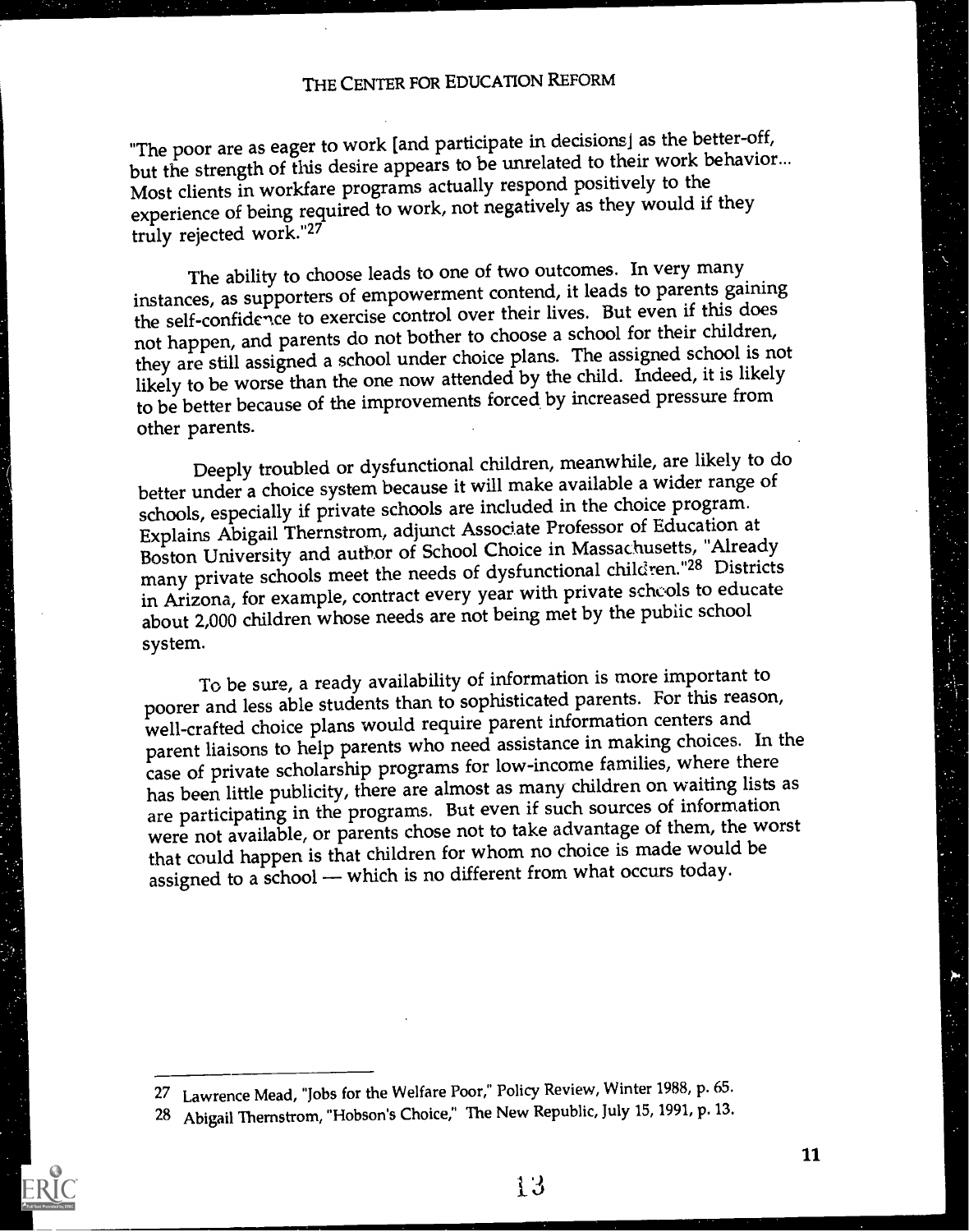# 4 -THE NON-ACADEMIC PARENTAL NEGLECT ARGUMENT: Parents will use such criteria as a school's location or its athletic facilities, rather than the quality of the education it provides, in deciding what school their child will attend.

Says Albert Shanker, President, American Federation of Teachers (AFT), "A good location or a day care program or topnotch sports facilities are more likely to dictate the choice of a school than a first class academic program."29

any choice critics argue that most parents would not bother to choose a school or, if they did, they would do so on the basis of non-academic **LV L** concerns. In 1992 the New York City-based Carnegie Foundation added its voice to this mantra and claimed that parents choose "mostly for non-academic reasons." Initially, some parents who have never had to judge a school before may cast their votes on the basis of non-academic factors. However, studies of two states where hundreds of thousands of children have an opportunity to choose a school demonstrate that academic reasons are a priority for most parents. A recent study of Massachusetts choice programs shows that the overwhelming majority of families chose schools for academic concerns; issues such as athletics or convenience are of minor importance in their choice. $30$  Since choice has become an option, studies show that academics quickly supersede all other factors.

An independent evaluation of Minnesota's public school choice program, now in its eighth year, also confirms that parents choose first and foremost for academic reasons.<sup>31</sup> Schools, in turn, have responded to parent and student demands and made significant changes in response to<br>competitive pressures. Since the introduction of post-secondary enrollment options in 1985, more than 50,000 high schoolers have used this program to go to local colleges for their courses, for both high school and future college credit. The number of advanced placement courses offered in Minnesota high schools has quadrupled in the years since the program began as the high schools strive to gain back the students (and their education dollars) who have gravitated to college campuses to seek more challenging course work.<br>The post-secondary enrollment option is just one of the state's choice programs; in all, over 113,000 Minnesota students every year — nearly 15% of

<sup>31</sup> Michael C. Rubenstein, Rosalind Hamar, and Nancy E. Adelman, "Minnesota's Open Enrollment Option," Policy Studies Associates, Washington, DC, 1992.



ERIC

<sup>29</sup> Albert Shanker, "No gain without pain: Solving our Education Crisis," Advertorial, New York Times, September 15, 1991.

<sup>30 &</sup>quot;School Choice in Massachusetts: Why Parents Choose Choice," The Executive Office of Education, MA, April, 1994.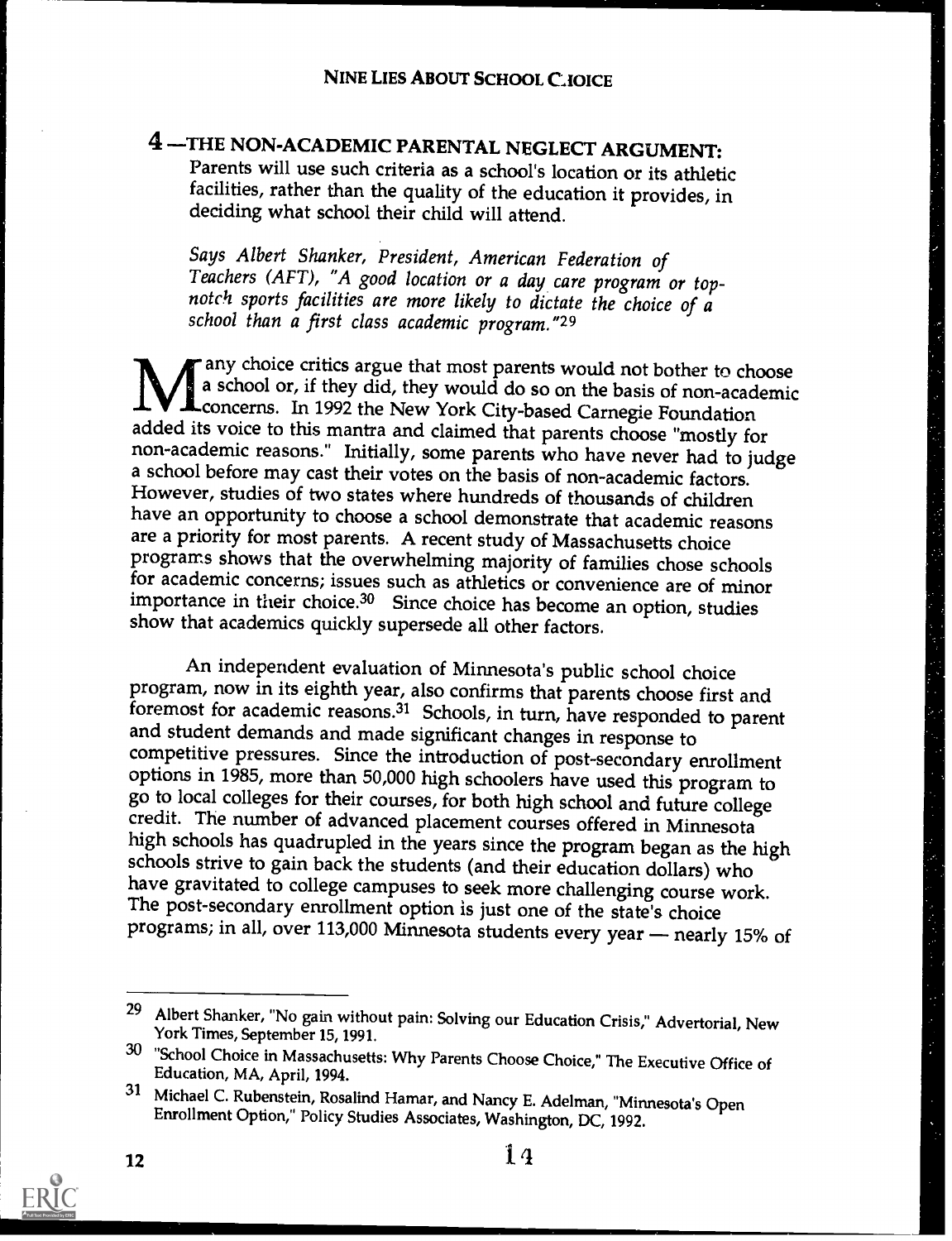the state's enrollment - participate in the state's various school choice options.

There are some states who neither provide enough information to parents, nor create an incentive for schools to market to parents. Thus there may be parents whose choices appear to be made on the basis of more social considerations, like proximity to their home or work, or extracurricular activities. Parents should not be considered neglectful, however, under these circumstances. Certainly there are academic benefits to be gained for the child who does not have to endure a long commute to her district-assigned school when a suitable school is just two blocks away.

Conversely, states such as Iowa offer open-enrollment to parents but do little to encourage their participation. They are doing communities a disservice. Still, without the inclusion of private schools to spur competition, there is little incentive for the people of Iowa to demand that public schools respond to consumer needs for information. In Minnesota, the state encourages participation, and as a result there are dozens of published books and pamphlets about people's choices from district to district. And within weeks of the opening of the Los Angeles, California choice program, schools had already, assembled and distributed publications and aired public service announcements about their schools.

Gauge for Achievement. The same people who criticize choice programs and actively suppress the good news from state to state also fight moves to make academic testing information readily available to parents. The NEA, AFT, National School Boards Association and others, for example, are opposed to mandatory state and district level reporting of the scores of the National Assessment for Educational Progress, commonly known as the Nation's Report Card. State efforts to institute rigorous testing and report cards for schools meet with fierce opposition. Thus when Al Shanker, President of the American Federation of Teachers, cynically asks: "Do most  $[parents]$  - rich, poor or in the middle - really want rigorous standards for their children? And if they don't, would they choose rigorous schools?" he should be reminded that the efforts of many of his colleagues sometimes keep parents from being able to make informed choices.

Shanker's argument in any case unwittingly underscores the need for choice. The fact is that parents routinely are kept in the dark about how well public schools perform because hard performance information generally is unavailable. The need for such information has led an increasing number of choice advocates to support calls for voluntary state and national testing to give schools performance standards and to give parents a gauge by which to measure their children's achievement.

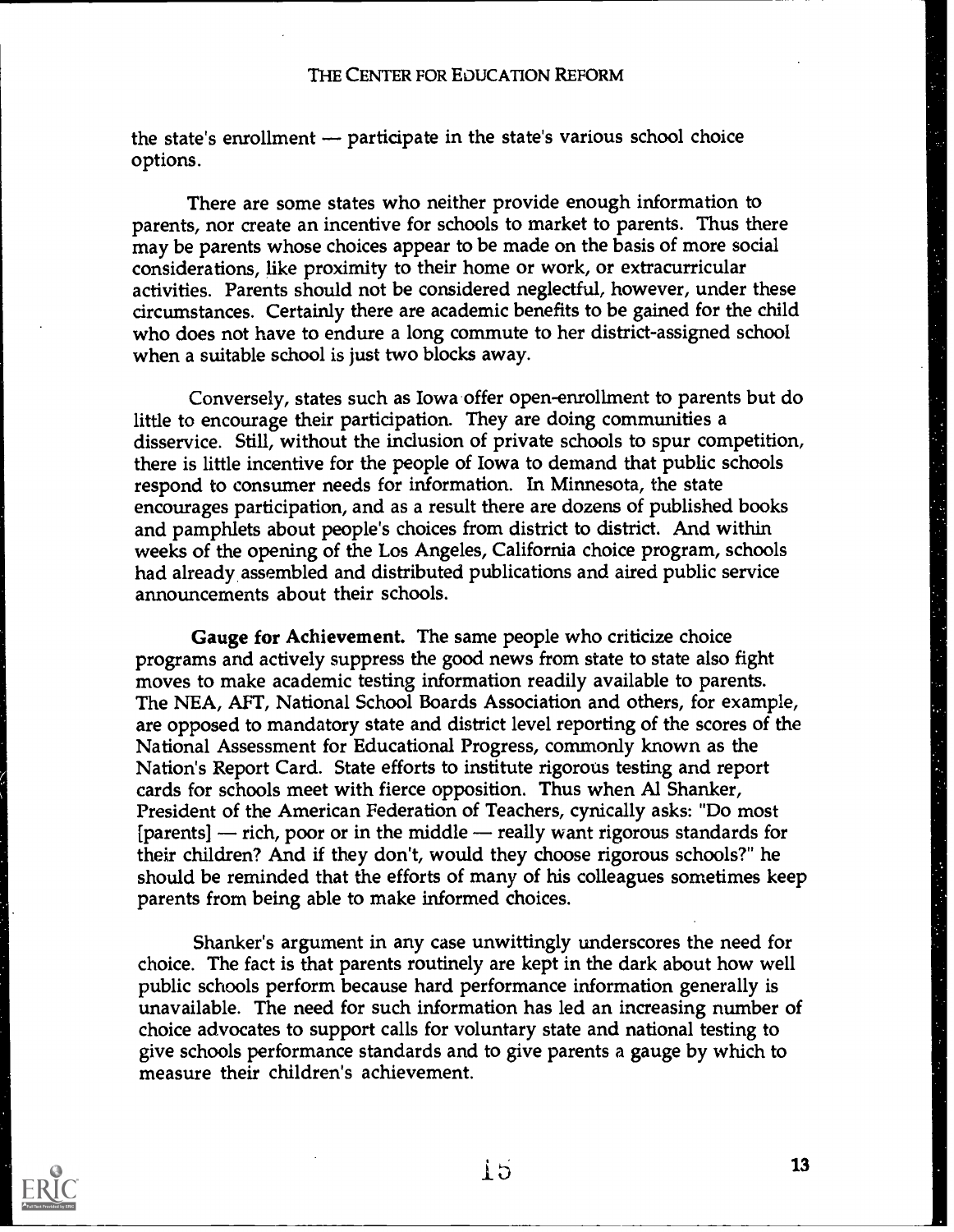Once an accurate and dependable system of accountability is in place, parents will become smart consumers and can demand improvements even if they choose not to change schools. Of course, even with clear academic assessments and with precise information on which to make choices, some parents may, as Shanker fears, decide that a neighborhood school or a school with an emphasis on team sports is better for their child than one which excels in mathematics. But that should be their choice to make as parents. It is a choice made routinely by affluent parents, such as President Bill Clinton, who chose to send his daughter to the elite Sidwell-Friends School in Washington, DC, to allow her to escape some of the intense pressure she might meet in the public schools. Choice plans simply allow poor parents the chance to make that same decision. And whether or not the parent is selecting a small, no-frills Catholic school or a fancy sectarian private school such as the Clintons have, the evidence suggests that children in both environments will thrive because they are the main concern of the school, not government mandates or job saving.

# 5 – THE SELECTIVITY ARGUMENT:

Private schools in the choice plan will admit only easy-to-teach children, leaving difficult, less academically gifted children in the public schools. Such selectivity is the reason for the private schools' vaunted ability to outperform public schools.

Claims Chicago 6th Ward Alderman John Steele, "Every other school system other than the public school system can shed off anybody that does not do well. If you go to a Catholic school and you have a discipline problem, the school will put you out. If a student is retarded or has a learning disability, the public school has to work with that child, where the other schools do not."32

pponents of choice make a living out of characterizing all private<br>schools as elite academies that charge exorbitant fees and cater only to<br>tuition among private elementary schools is \$1,700 and for private secondary pponents of choice make a living out of characterizing all private schools as elite academies that charge exorbitant fees and cater only to high-achieving, low-maintenance kids. The fact is that the average schools it is \$3,650. Most religiously-affiliated schools do not set admissions standards that would keep poor or disadvantaged children out. While some private schools set high admission requirements, and should have that right, the fact is that parochial schools  $-$  the private schools serving most children in cities with or considering choice plans - actually are less selective than public schools. Explains Reverend Vincent Breen, superintendent of education for the Roman Catholic Diocese of Brooklyn and Queens, the claim

<sup>32</sup> Billy Montgomery, "Council Considers School Vouchers," Chicago Citizen, December 12, 1993.

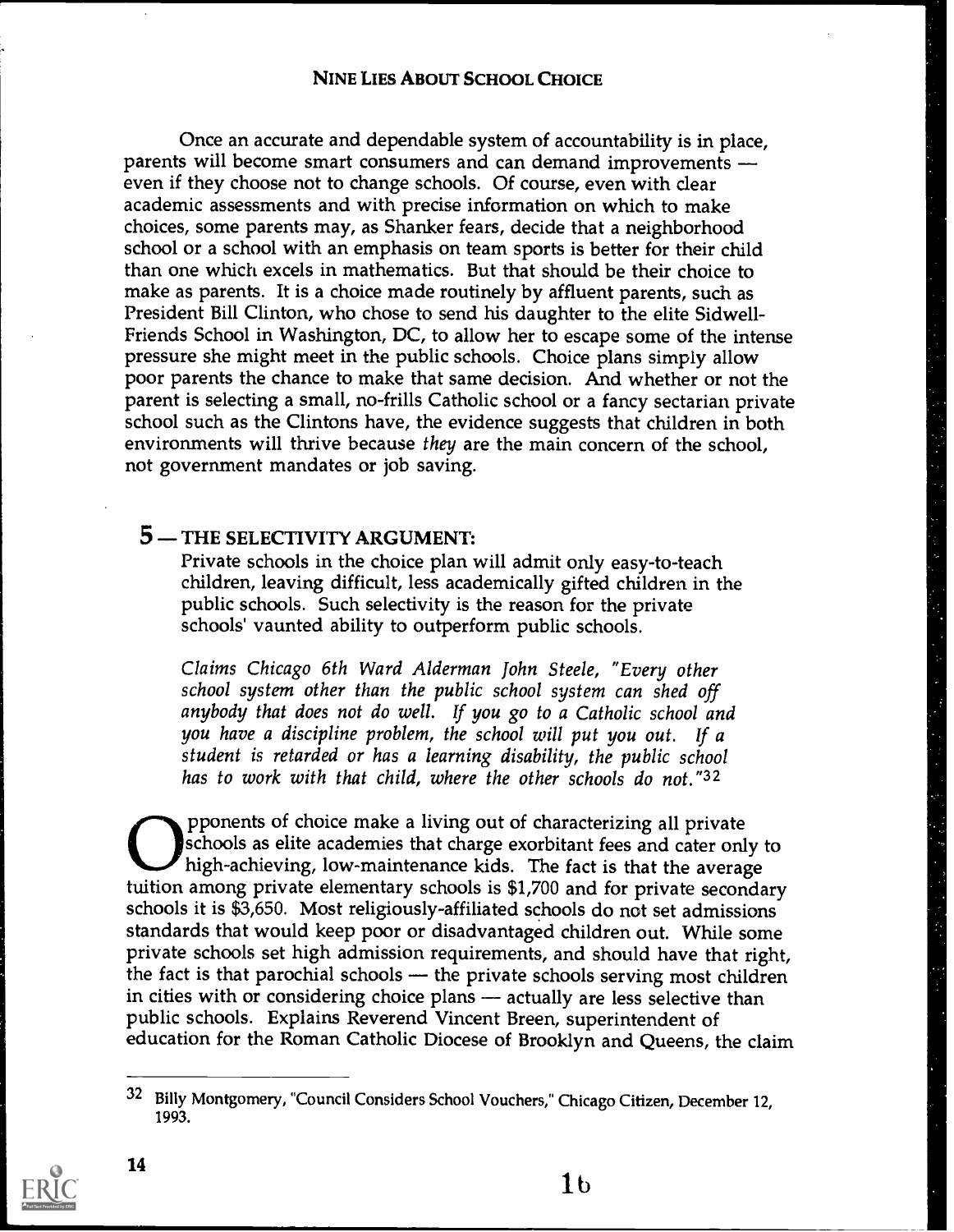that selection is normal at Catholic schools is "a completely false statement that's repeated over and over again. Catholic schools are just as open to the needs of the urban child."33

Hobson's Choice? Breen is right. Not only do Catholic schools accept children from every background, class, color, and religion, but hundreds of private schools are sent disruptive or learning disabled children that the public schools can no longer handle. In Wisconsin, Arizona, Minnesota and other states, school districts actually contract with private education organizations to provide remedial schooling or to educate at-risk students teen parents and pregnant girls, chemically dependent students, those with behavioral problems, and those otherwise in danger of dropping out of the system  $-$  often at a fraction of the cost. When dropout rates in public schools are sometimes double those of private schools, particularly in urban areas, the charge that private schools dump problem kids on the public school system gets turned on its head. Even Ernest Boyer, president of the Carnegie Foundation, realizes that the availability of private education is beneficial to inner cities in particular. While he views private school choice as a diversion from other educational reforms, he supports the choice program proposed for Jersey City because "the continuing decline [i.e. closure] of Catholic schools presents an even greater threat" than funding school choice plans.<sup>34</sup>

Catholic schools, along with other non-public institutions, also offer training for the deaf, the blind, and the physically and mentally disabled  $-$  all at a fraction of the cost that public schools charge for the same service. When all the arguments are filtered and laid bare, the magic of choice for inner city children comes down to one essential fact: students succeed as their schools improve. In the words of sociologist James Coleman, "The proximate reason for the Catholic schools' success with less- advantaged students from deficient families appears to be the greater academic demands that Catholic schools place on these students."35 Catholic schools in particular boast success in raising the academic achievement of population groups that do poorly in public schools, including blacks, Hispanics and children from poor socioeconomic backgrounds. A study by William Sanders, Professor of Economics at DePaul University, finds that "Catholic schooling reduced the odds that sophomores did not graduate with their dass by 10 percentage points. Further, we found that Catholic schools had a significant positive effect on the test scores of African-Americans and Hispanics."36

<sup>33</sup> Edna Negron, "Regents debate voucher plan," Newsday, July 24, 1991.

<sup>&</sup>lt;sup>34</sup> Barbara Pape, "Jersey City, NJ: Mayor goes for vouchers and more," Daily Report Card, January 31, 1994.

<sup>35</sup> James Coleman, Public and Private Schools, Basic Books, New York, 1987, p. 148.

<sup>36</sup> William Sanders, "Catholic Schools Show Value of Choice," Chicago Tribune, January 1, 1994.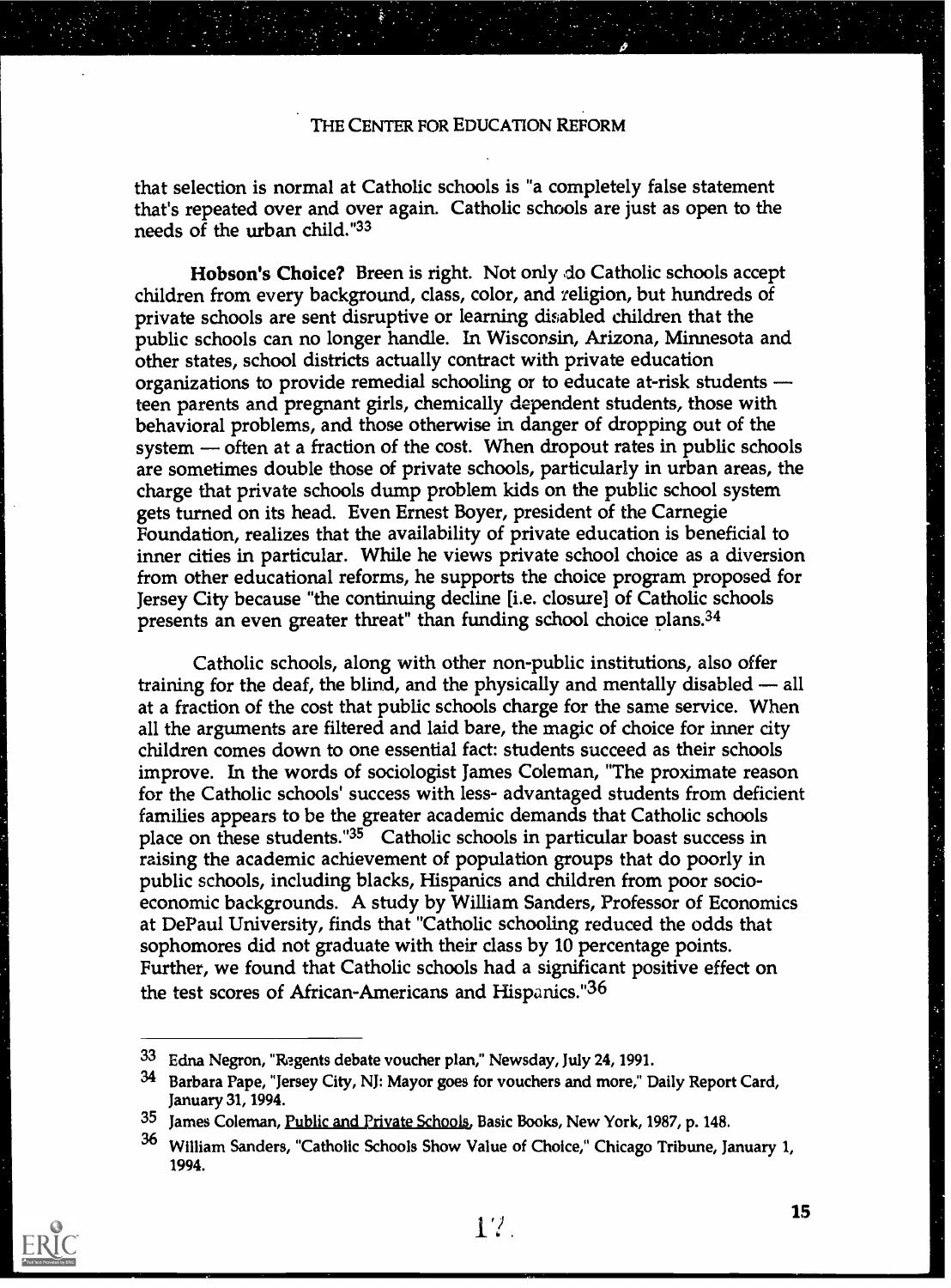Research by Brookings scholars John E. Chubb and Terry Moe further shows that private schools in general excel because of their organization, not because they weed out less-able students through set admissions criteria. After controlling for all of the variables used to explain away the performance of private schools such as selection criteria, as well as socio-economic status, student ability, and the influence of peers, Chubb and Moe find that private schools still out perform public schools, particularly as concerns the less advantaged.37

To encourage all schools to accommodate handicapped children or those with pronounced learning disabilities, many choice plans, such as that currently proposed for Texas, offer more valuable scholarship certificates for such children to encourage schools to create programs suited to their needs. As shown earlier, many school systems already contract with private centers to provide extra assistance to public school children with special needs, indicating that private institutions by no means shun such children. Most choice advocates believe in these sorts of incentives. There are many examples of private schools, of all different sizes, accommodating children with special needs, sometimes better than the public schools despite no public funding to create special programs.

#### $6-$  THE RADICAL SCHOOLS SCARE:

A choice system will lead to "fly by night" schools which take public funds without providing adequate education. Worse still, schools espousing radical or extremist dogmas would emerge, perhaps even those run by the Ku Klux Klan or by black extremists.

Says California Assembly Speaker Willie Brown, "Can you imagine a KKK group, Skinheads, witches or other cult groups setting up schools to teach their philosophy and using taxpayers' dollars to do so? This country has a history of blocking religious and dangerous cult groups from using public fupds which must be continued."<sup>38</sup>

16

 $18 \,$ 

<sup>&</sup>lt;sup>37</sup> John E. Chubb and Terry M. Moe, *Politics. Markets. and America's Schools*, Washington, D.C.: The Brookings Institution, 1990, p. 129.

<sup>&</sup>lt;sup>38</sup> Willie L. Brown, Jr., "Voucher business is bad business," Sacramento Observer, September 15, 1993.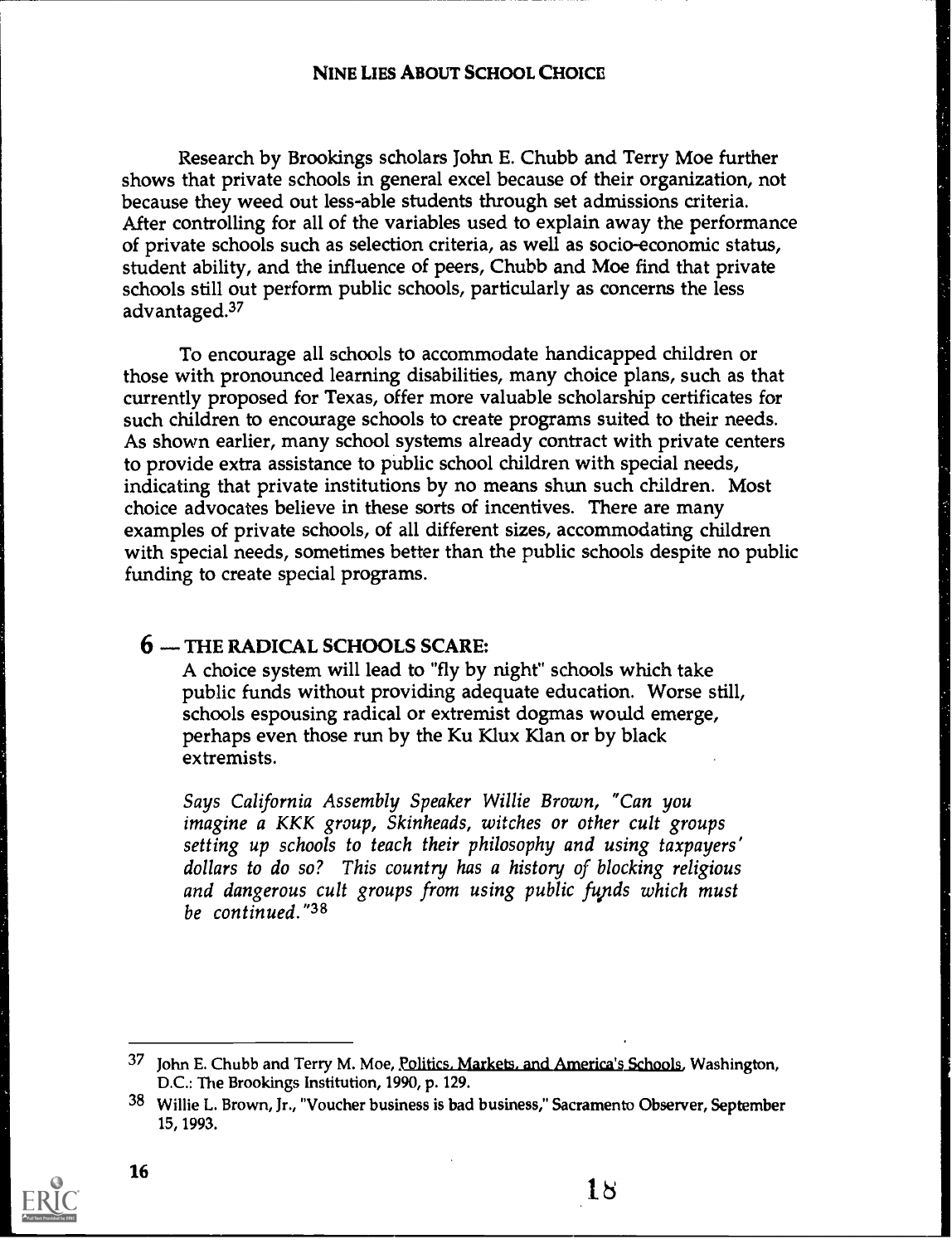Tuch heresy gets tremendous political mileage for opponents to choice. What they do not say is that most states have imposed minimum civil **This and academic standards on private schools.** Most education choice proposals, moreover, require the government to play some role in enforcing federal anti-discrimination laws and ensuring contractual obligations to students. Critics who try to scare the public with depictions of extremist schools and the return to the segregationist academies of the south not only overlook the character of today's private schools, but also mislead the public into believing that private schools are unregulated, unmonitored bastions of intolerance.

A few facts about private education  $-$  and new potential schools  $$ expose these arguments as uninformed at best. Dr. Charles O'Malley, who handled private education issues for three U.S. Secretaries of Education, has found that "approximately 96% of private school children attend schools which are accredited or evaluated by national, regional or state private school organizations. These organizations maintain standards which have been accepted or recognized by federal, state and local education agencies, as well as by foundations and corporations."39 Those schools that are not accredited are typically affiliated with an established institution  $-$  such as Catholic or Protestant churches. The minority of schools that are entirely independent of both accreditation and other established entities still have one main and very important degree of accountability  $-$  to parents, whose hard-earned money funds the tuition.

Many critics also suggest that discrimination is rampant in private schools. They know, however, that both public and private schools today, like all society's institutions, must abide by federal civil rights laws with regard to discrimination on the basis of race. Choice programs in place (and good proposals) all emphasize enforcement of anti-discrimination laws. In addition, where court-ordered desegregation efforts are underway, many choice plans specifically state that choices will be granted unless there is no space at the school, or unless the choice interferes with state-mandated racial balances. Some districts have even turned to choice as a means of achieving desegregation, though voluntary rather than forced means.



<sup>39</sup> Charles O'Malley, "Who says private schools are not accountable?" prepared for Temple University and Manhattan Institute, presented at the Western Regional Science Association conference, February 21, 1993.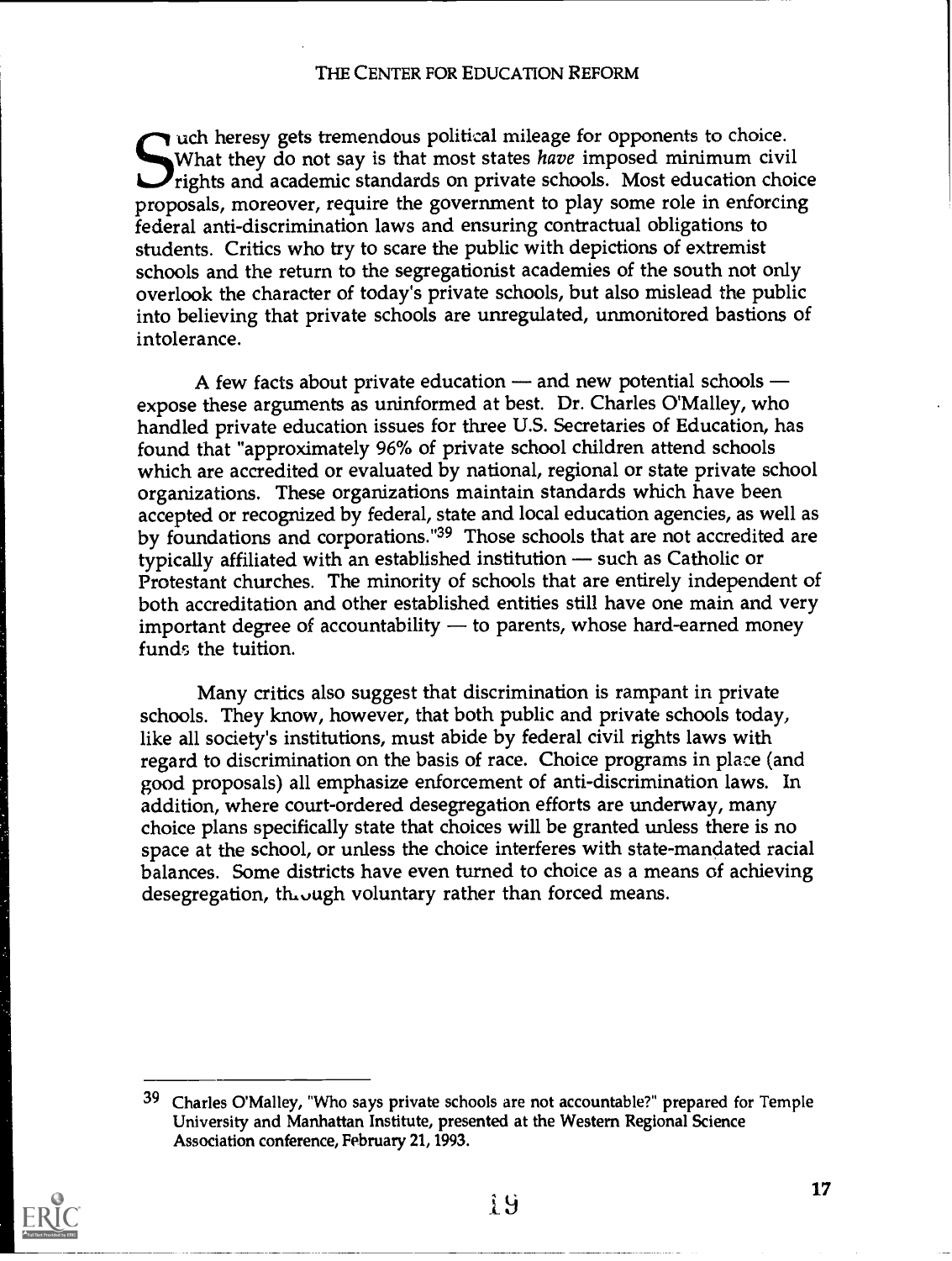As to the claim that bizarre or extremist schools will proliferaze under a choice system, nothing prevents such schools from opening and attracting customers today in the private sector provided they abide by federal and state laws. The fact is that few exist. Fewer, if any, would be established under choice programs. In addition to abiding by the 14th Amendment, which bans schools from discrimination on the basis of race, any schools accepting government funds under a choice program would be subject to some additional constraints. Such guidelines would not interfere with content, but would ensure that what is advertised is what is provided. In short, all schools should be subject to "truth in lending" requirements, something that most private schools currently do by virtue of having to compete for enrollment, but which public schools rarely do. Because of the built-in accountability that the private sector is subject to, the "witches coven" theory of schools is mere fantasy.

1 k.a

# 7 — THE CHURCH-STATE PROBLEM:

Choice plans that include private, religious schools are unconstitutional because they violate the First Amendment's establishment clause.

Robert L. Maddox, Executive Director of Americans United for Separation of Church and State, claims that public funds cannot be used at religious schools without "violating the constitutional separation of church and state." He adds that "a long line of Supreme Court cases has repeatedly found that the First Amendment bars the expenditure of tax money to support religion or religious schools."40

 $\blacktriangleright$  his claim, though widely believed, simply is wrong. As the Congressional Quarterly reported in an article on school choice: "The federal government already provides Pell grants to students at private, religiously affiliated colleges... The GI bill even covers tuition at seminaries."41 The journal also points out that Harvard Law School's Lawrence Tribe, one of America's most liberal constitutional scholars, says that the current Supreme Court would not find a "reasonably well-designed" choice plan a violation of church and state. He agrees there may be policy concerns about choice, but that the constitutional concerns have been addressed in a litany of cases.

<sup>&</sup>lt;sup>41</sup> The Congressional Quarterly, April 27, 1991.



<sup>40</sup> Robert L. Maddox, Letter to the Editor, The New York Times, May 10, 1991.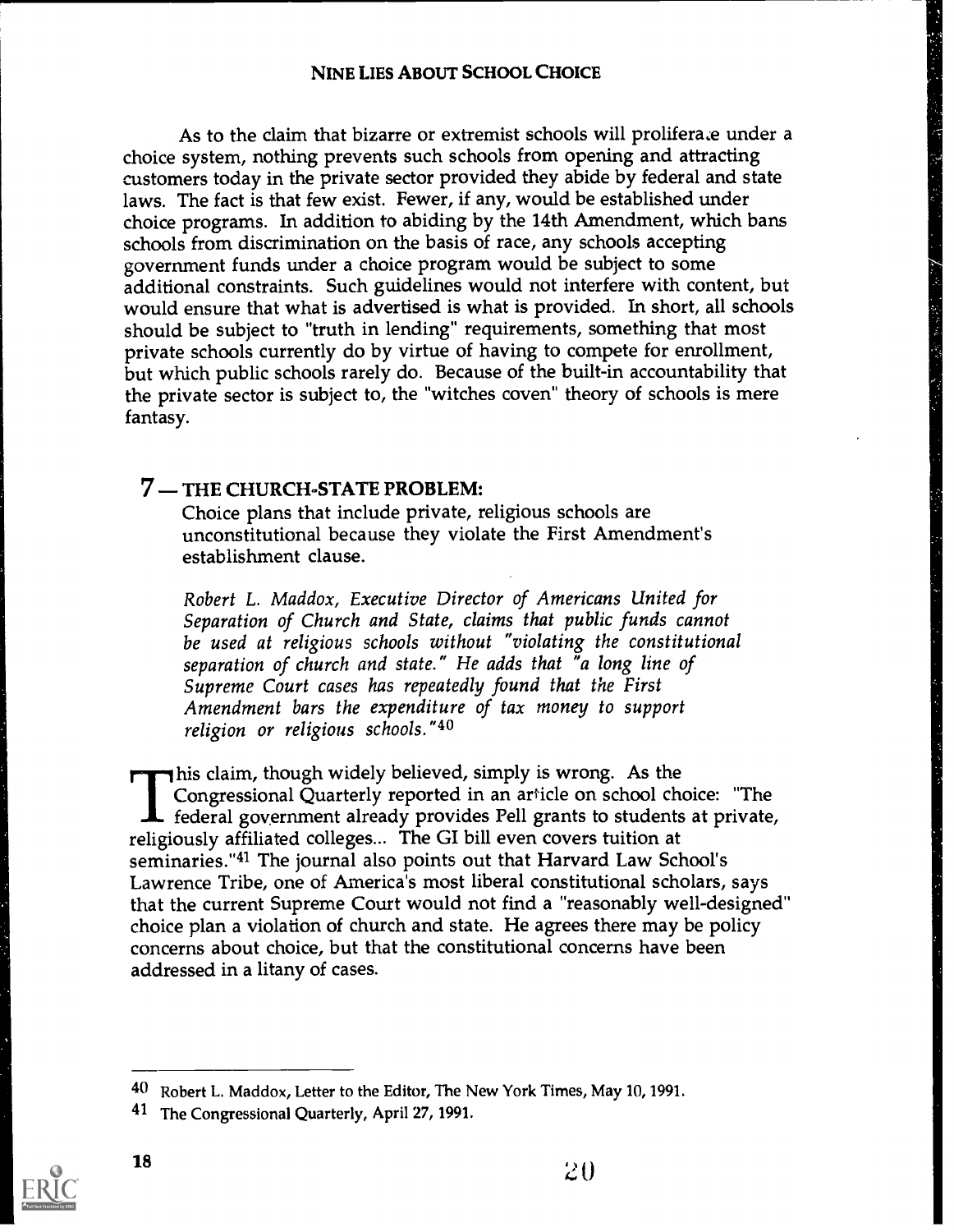The Supreme Court generally has applied a three-part test in "establishment clause" cases, to determine whether legislation to support private schools is constitutional. First, the program must serve a secular purpose. Second, its "primary effect" must neither advance nor inhibit religion. And third, it must not foster an "excessive entanglement" between government and religion. In practice, as long as a school choice program puts the decision of where the funds are spent in the hands of individual students or parents, and as long as the program does not discriminate in favor of religious schools, the program is likely to survive any constitutional challenge.42

A recent Vermont Supreme Court decision illustrates this point. Overruling a decision issued 33 years earlier, the court unanimously upheld reimbursement of tuition for religious schools under a program allowing students to attend private schools at state expense where no public schools are available.43 The court observed that "juris prudence has evolved greatly since 1961," and "we must examine the constitutional issues anew in light of more recent teachings."44

#### 8 - THE PUBLIC ACCOUNTABILITY ARGUMENT:

Private and parochial schools in a choice system would not be regulated by state and federal laws, and therefore would not be accountable to public authority.

According to critic Isabel Sawhill, "Diploma factories might be established in the inner cities to take advantage of the government funding ... similar to the recently exposed examples of vocational schools that exploit low income students to profit from federally sponsored student loans."45 Said California Superintendent Delaine Eastin, "Choice ... requires practically no accountability from those schools in return."46



<sup>42</sup> Clint Bolick, "Choice In Education, Part II," The Heritage Foundation, February 18, 1991. The study provides details of key court cases on choice.

<sup>43</sup> Campbell v. Manchester Board of School Directors, A.2d<sub>n</sub>, 1994, Westlaw 162645 (Vt. Jan. 28, 1994). Information provided by Institute for Justice Senior Litigations Counsel Richard Komer.

<sup>44</sup> Campbell at 3.

<sup>45</sup> Isabel V. Sawhill, Raymond J. Struyk, and Steven M. Sachs, "The New Paradigm: Choice and Empowerment as Social Policy Tools," Policy Bites, The Urban Institute, February, 1991, p. 5.

<sup>46</sup> Delaine Eastin, "A Worm in the Apple: How Vouchers Would Undermine Learning," Yoices on Choice, ed. K. L. Billingsley, Pacific Research Institute for Public Policy, San Francisco, CA, 1994, p. 36.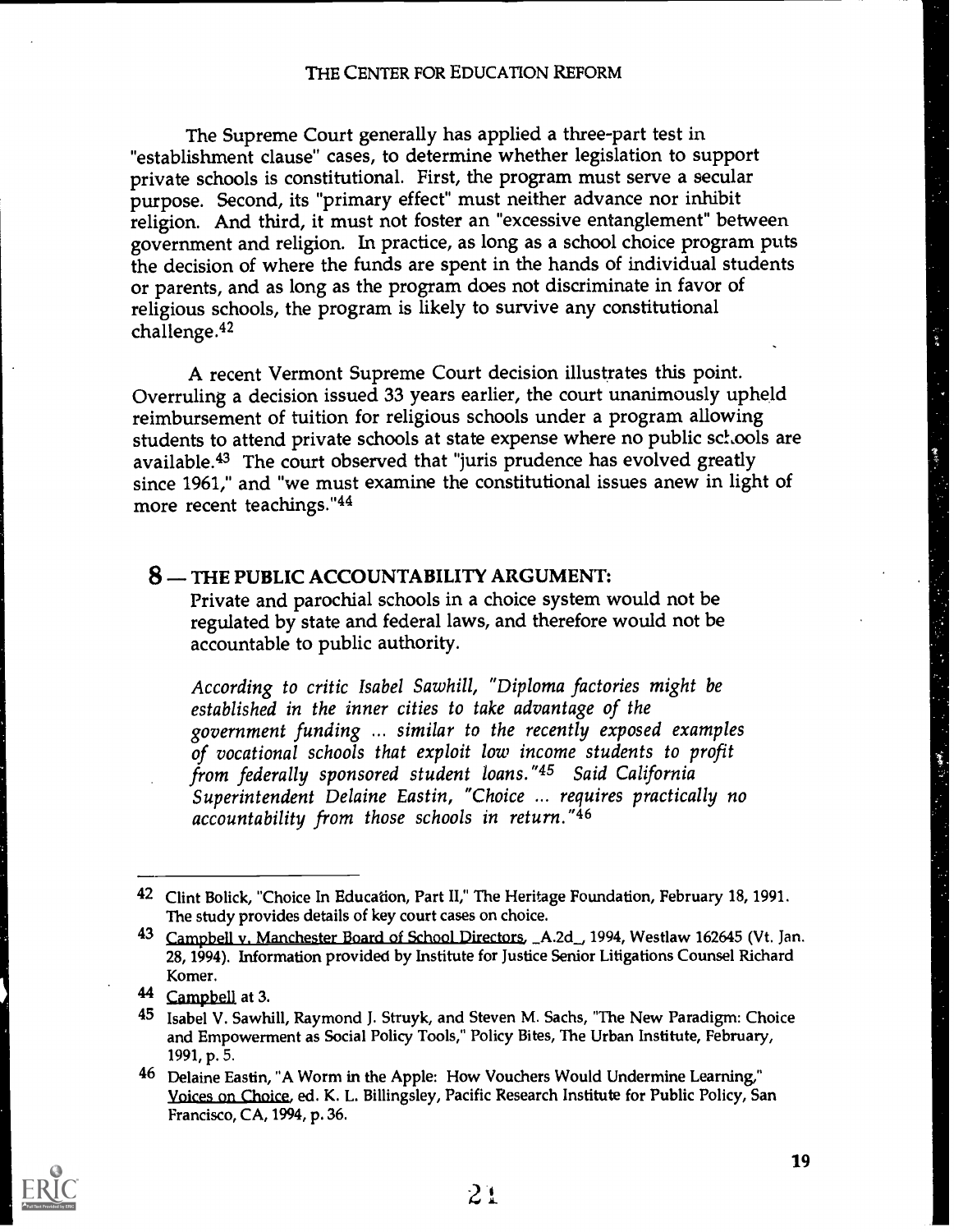$\exists$  he irony of the accountability argument is that in most cities it is the public schools, not the private schools, that are not accountable to parents or even taxpayers. The private schools, by contrast, are directly accountable to their customers. Critics need only consider the abuses of public funds in New York City schools, occurring hand-in-hand with a decline in educational quality, or the Kansas City, Missouri fiasco in which a multimillion dollar funding increase, amounting to more than \$36,000 per student, was actually followed by a drop in achievement scores. Likewise, the schools of Jersey City have been put into receivership (state control) and have received an additional  $$100$  million infusion of funds - with no positive results to show for it. Clearly, limiting the use of public funds to public schools is no guarantee of accountability.

Taxpayers required to subsidize their local school districts should have some say over what occurs in the schools. While choice opponents boast of "public accountability" in the schools, in reality the schools are no longer accountable for their employees, their product, or their daily operations. Choice makes schools accountable directly to consumers. All constructive choice proposals require that schools follow financial and operational accountability procedures. If governments fail to do this effectively, as the federal government is accused of doing for trade schools, this is a deficiency of government, not of consumer choice. As it is, a good number of public scho, Is today would be found delinquent in complying with a government reguiation requiring good value for money.

While many for-profit trade schools' abuses have been documented, the vast majority of schools of higher education currently operate in a choice system where state or federal assistance follows needier children to the schools they choose. Unlike its public education system, American higher education is considered world-class.

# 9 - THE CHOICE IS EXPENSIVE ARGUMENT:

There are large hidden costs associated with school choice programs. Transportation costs, for instance, would be so prohibitive as to offset benefits.

According to the Carnegie Foundation, "School choice, to be successful, requires significant administrative and financial support. It is not a cheap path to educational reform."47

<sup>47</sup> Carnegie Foundation for the Advancement of Teaching, School Choice, A Special Report, "Chapter Two: School Choice: Possibilities and Problems," Princeton, NJ, 1992, p.23.

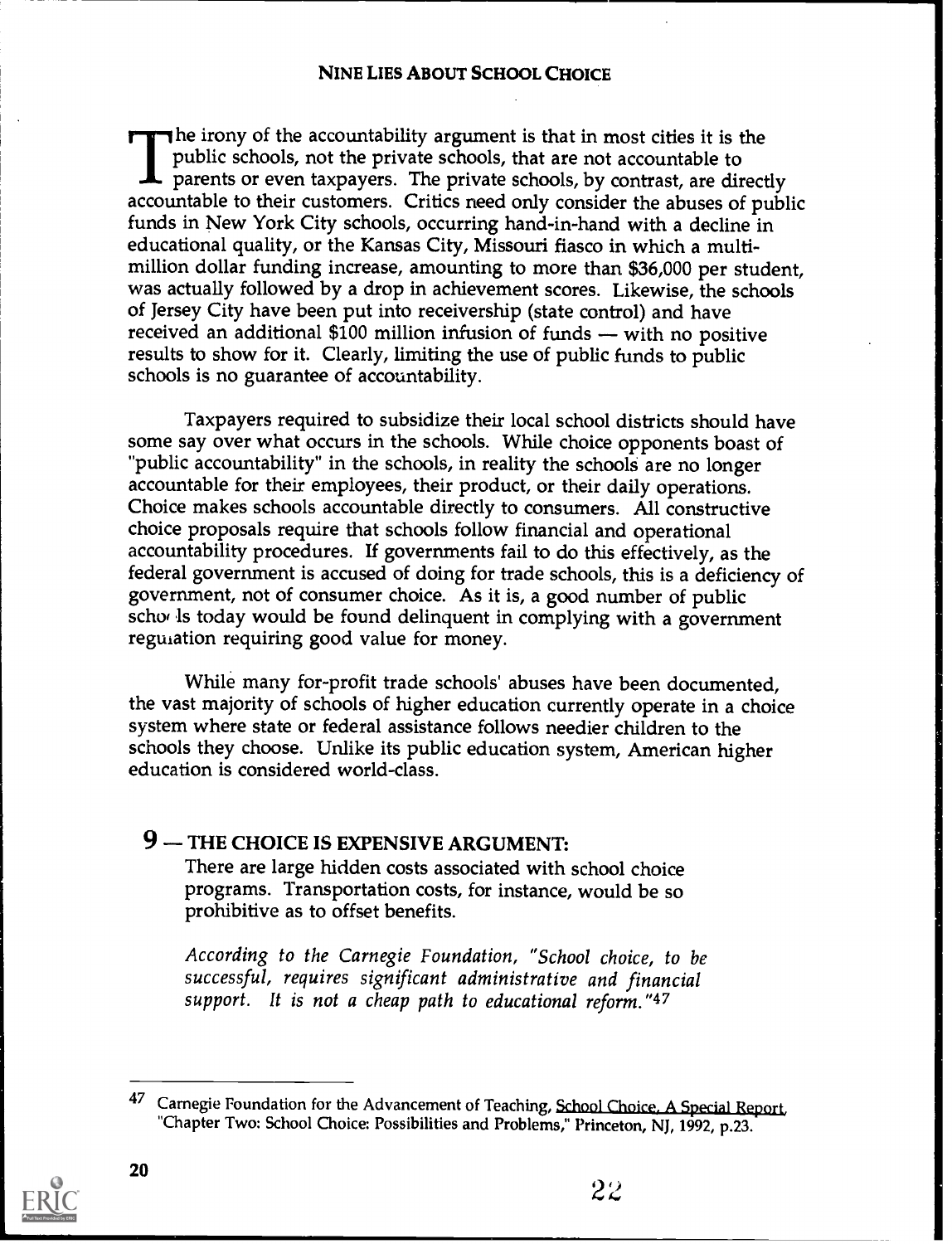In nearly every legislative or popular initiative where choice has been brought to the public eye, opponents charge that it will be a drain on the budget. What they conveniently overlook is that the United States is once again in a baby boom, and schools have already begun to see a dramatic increase in school enrollments. That increase is predicted to rise: enrollment in grades K-8 is expected to increase from 35.2 million in 1992 to 39.7 million by the year 2004, an increase of 13 percent. Over the same time, a 24 percent increase in enrollment in grades 9 through 12 is expected.48 To handle this, State Education Departments will have to expend billions of dollars in construction, and communities nationwide will face exorbitant tax increases. For example, opponents to a choice program proposed for California attack what they purported to be its high price tag — despite findings by the state legislative analyst that the program could actually save the state \$1 billion<sup>49</sup> and in the next breath declare that the state's public education system "probably need[s] an additional \$5 billion to \$7 billion. We need to build one new classroom every hour probably for the next two years."<sup>50</sup>

In contrast, successful choice programs would lead to cost savings not only in school efficiency but in welfare benefits. Some California charter schools are reporting cost-savings and improved service delivery after less than a year of operation, and such savings will be passed right into the classroom in the form of more teachers, special programs and books and supplies. And well run choice schools can also lead to savings for the whole of society over the long run. Says Deborah Meier of Harlem's District 4, "We have less teenage pregnancy, less absenteeism; we maintain virtually all of our students regardless of handicapping conditions, and thus refer fewer students to expensive, self-contained special education classes."51 Higher attendance rates mean tess kids on the streets. Fewer dropouts mean better educated students who can go on to higher education or obtain more meaningful jobs.

Not only does choice not imply higher over-all costs, but neither does it lead to higher transportation costs for large districts. "A system of educational choice need not cost more than current educational systems, and might cost less," says Brookings' John Chubb. "If the supply of schools is allowed to respond to demand, the supply is likely to expand, with relatively small numbers of large comprehensive schools being replaced by larger numbers of small, specialized schools. This expansion could easily occur



<sup>48</sup> National Center for Education Statistics, Projections of Education Statistics to 2004, Washington, DC, U.S. Government Printing Office, 1993, P. xi.

<sup>49</sup> Nanette Asimov, "Public school system put on trial," The San Francisco Chronicle, September 15, 1993.

<sup>50</sup> Willie Brown, Evans and Novak Show, CNN, October 2, 1993.

<sup>51</sup> Seymour Fliegel with James MacGuire, Miracle in East Harlem, Times Books, NY, 1993.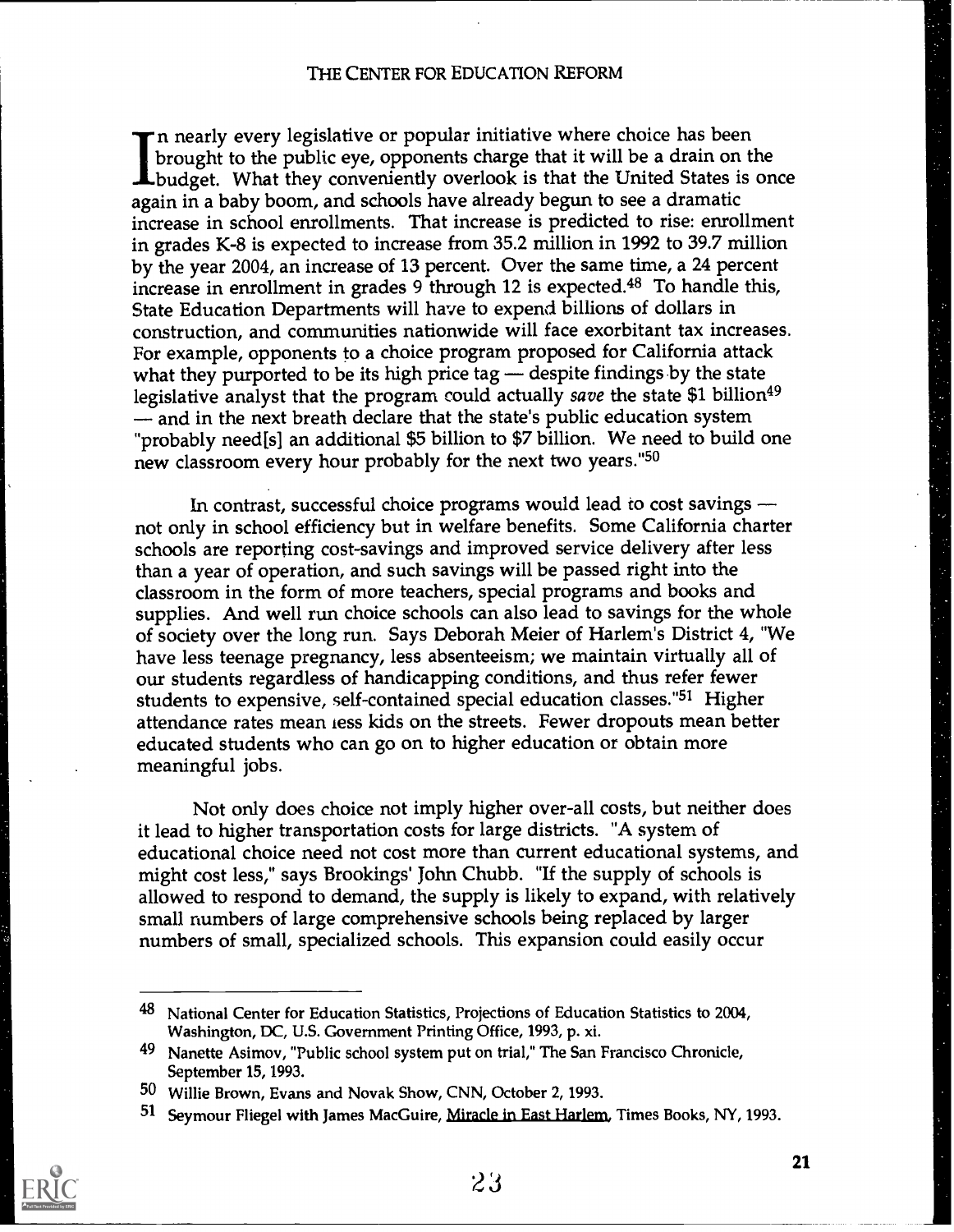without the construction or acquisition of new facilities if several schools shared a building."52

Chubb's view is firmly grounded in experience. The choice program in East Harlem's District 4 in New York City was created among 20 pre-existing school buildings. Today students can choose from 52 alternative schools, many of which share a building with other schools. Thus wider choice does not necessarily mean increased overhead or transportation costs. This schools-within-a-school concept would be very appropriate for rural areas where transportation costs could indeed mount if students needed to travel farther to their chosen school.

In many large school districts today, school boards have already approved higher transportation budgets to accommodate more buses for additional children or bus routes. Thus in most districts that transport a majority of their students, the costs are exorbitant. Yet parents and long-time school observers report that what has increased costs is not the number of children or schools, but the desire of the employees to limit their bus routes for convenience. Students sometimes ride in a virtually empty bus, when many routes could be combined and thus save millions of dollars in costs when salaries and equipment are taken into account. Transportation plans should be reevaluated yearly to account for differences in student resident zones. Yet public schools only review such plans every few years at best.

Choice plans actually may reduce transportation costs as the increased and diversified demands of parents lead to the creation of new schools. And overhead administrative costs very likely would fall since, as Chubb explains, "There is every reason to believe that the administrative structure of a choice system would be less bureaucratized than today's public school systems, and look more like private educational systems, where competition compels decentralization and administrative savings."

Rather than expanding an existing system that is not working, giving parents the opportunity to use the money allocated per child to choose among both public and private schools would help alleviate current burdens on the system and instead create a system that responds directly to demand.

 $52$  John Chubb, "Educatio, al Choice, Answers to the Most Frequently Asked Questions About Mediocrity in American Education and What Can Be Done About It," The Yankee Institute for Public Policy Studies, July 1989, p. 22.



22  $24$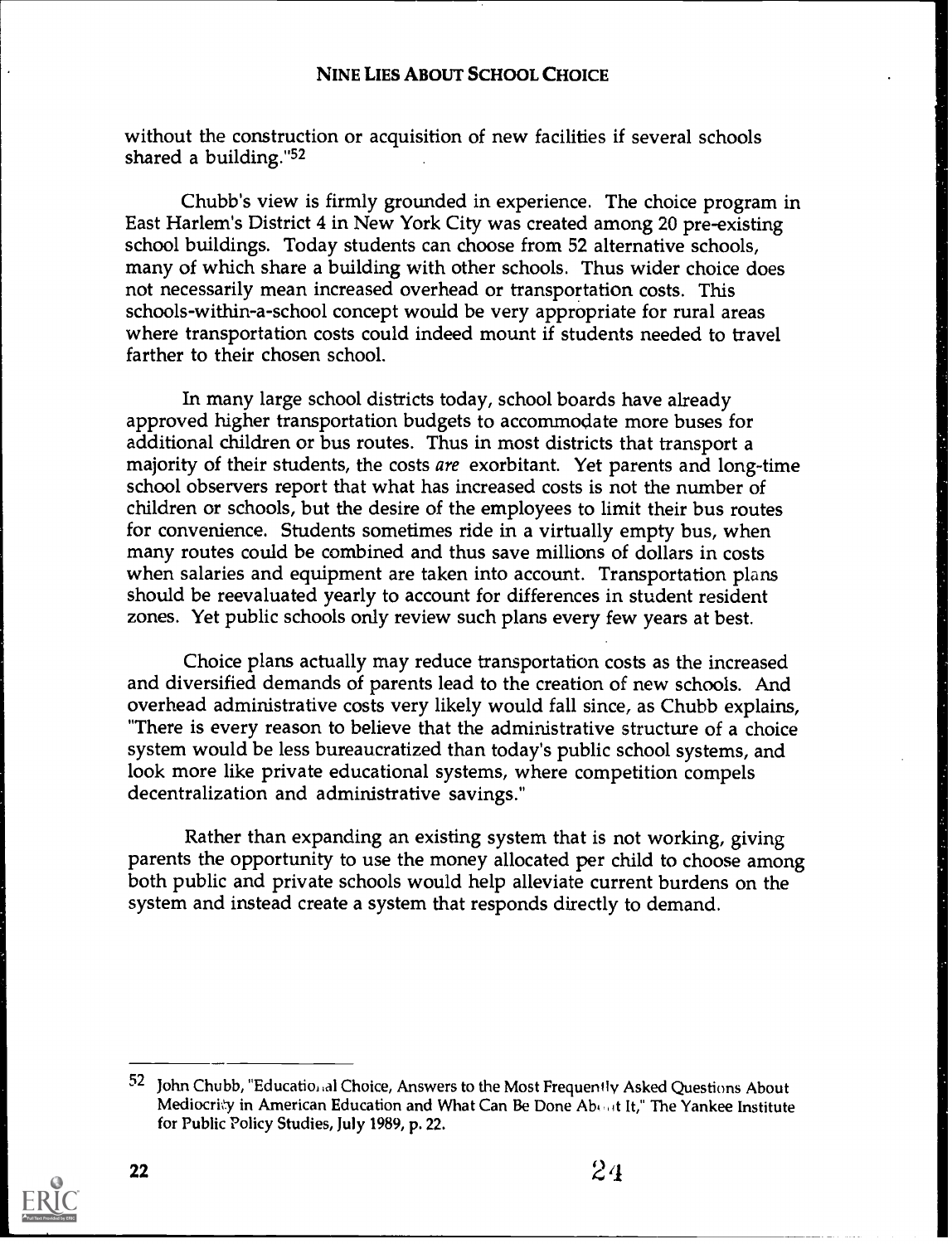#### **CONCLUSION**

There is ample evidence that school choice would spur improvements in the way schools operate, and thus improve education for America's children. Despite this evidence, critics  $-$  and misinformation  $-$  abound. Most opponents are motivated by the challenge choice poses to their bureaucratic power. Others, though, are motivated simply by misunderstandings and misplaced concerns.

Some critics worry that parents are unable, or are not equipped with the necessary information, to make wise choices about their children's education. This view enormously underestimates the common sense and parental intentions of ordinary Americans.

To the extent that information is unavailable to parents, this has been the explicit policy of public school districts determined to cover up their failure to educate and to use money well. In New York City, for example, few parents know that of the \$7,600 allocated per child, only one-third ever reaches the classroom.

Other worries stem from the belief that some schools, particularly if private schools are included in a choice program, will cream off "profitable" students or discriminate in other ways, and may shortchange students. These worries too are baseless. Not only do schools participating in choice programs abide by non-discrimination policies, but they have a history of providing a more integrated environment and a higher caliber of education than traditional government schools. Many actually cater to the at-risk children the public schools can't handle.

Even though such concerns may be erroneous, they are in most instances sincerely held. Yet when presented with the facts, most Americans see that the arguments raised against school choice are spurious. Without the facts, however, Americans can be taken in by fallacious arguments that suggest that parents do not take their children's schooling seriously enough to make good decisions. It is precisely such sentiments that have led to the downward spiral of American education — a decline that school choice could halt and even reverse.

— February, 1995

#### Jeanne Allen is the President of The Center for Education Reform.

This paper was first published as Nine Phony Assertions About School Choice in September, 1991, The Heritage Foundation, Washington, DC. This is an updated and revised version by the original author. For the most recent information and developments, please call The Center for Education Reform at (202) 822-9000.